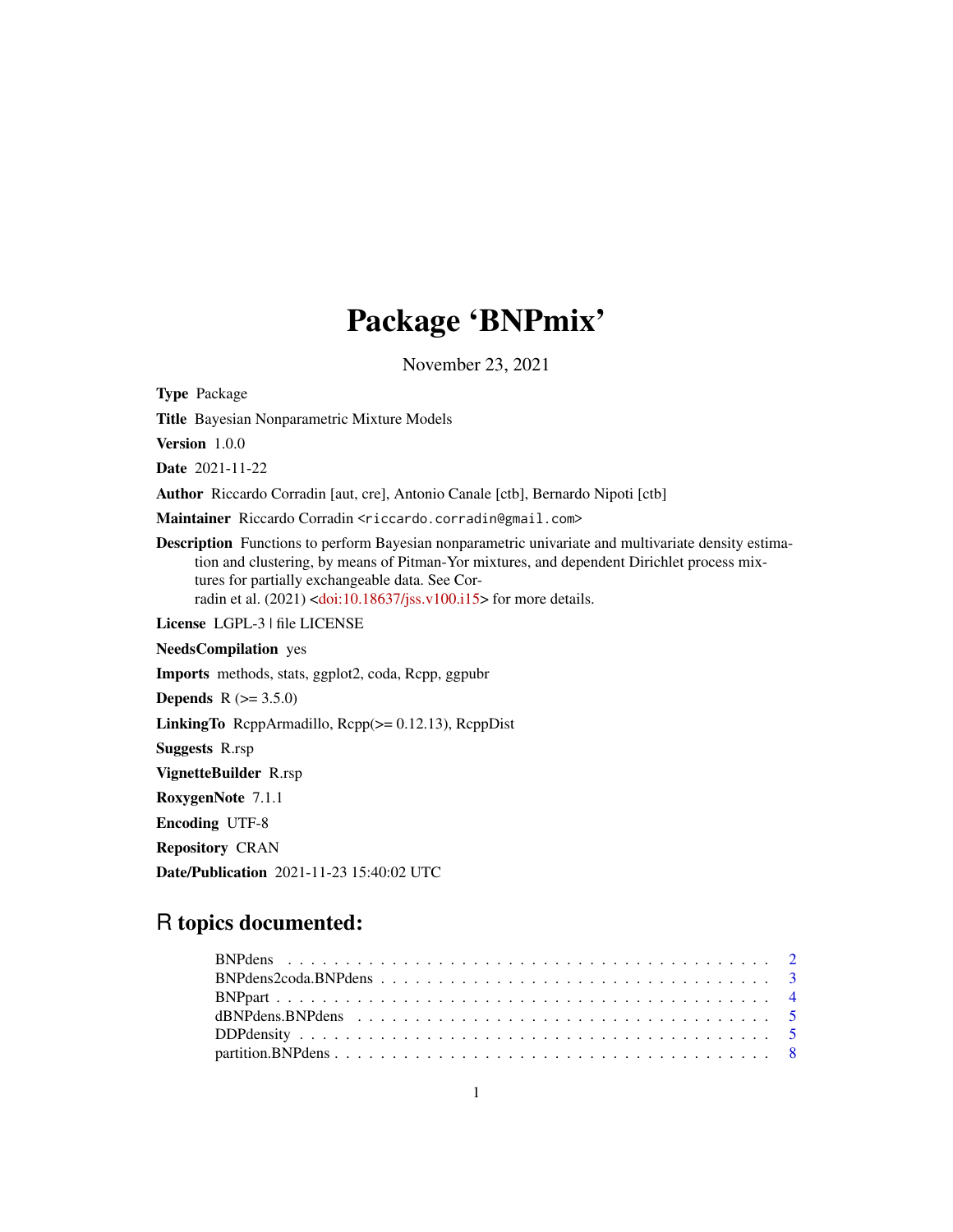<span id="page-1-0"></span>

| Index | 22 |
|-------|----|
|       |    |
|       |    |
|       |    |
|       |    |
|       |    |
|       |    |

BNPdens *BNPdens class constructor*

#### Description

A constructor for the BNPdens class. The class BNPdens is a named list containing the output generated by a specified Bayesian nonparametric mixture model implemented by means of a specified MCMC strategy, as in PYdensity, DDPdensity, and PYregression.

#### Usage

```
BNPdens(
  density = NULL,
 data = NULL,grideval = NULL,
 grid_x = NULL,grid_y = NULL,clust = NULL,
 mean = NULL,beta = NULL,signa2 = NULL,probs = NULL,
 niter = NULL,
 nburn = NULL,
  tot_time = NULL,
  univariate = TRUE,
  regression = FALSE,
  dep = FALSE,group_log = NULL,
 group = NULL,wvals = NULL
)
```

| density  | a matrix containing the values taken by the density at the grid points; |
|----------|-------------------------------------------------------------------------|
| data     | a dataset:                                                              |
| grideval | a set of values where to evaluate the density;                          |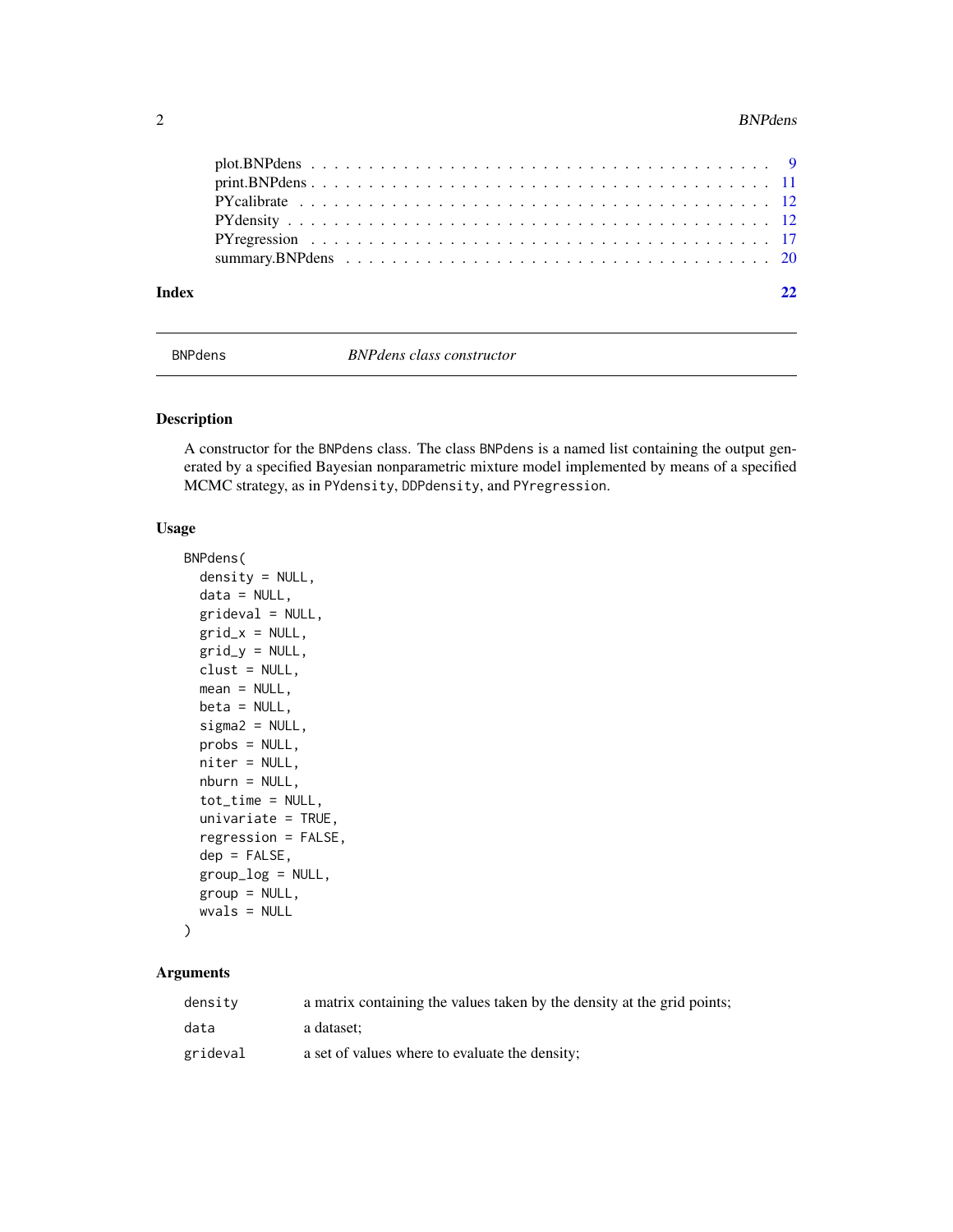<span id="page-2-0"></span>

| regression grid, independent variable;                                                                                                            |  |
|---------------------------------------------------------------------------------------------------------------------------------------------------|--|
| regression grid, dependent variable;                                                                                                              |  |
| a (niter -nburn) $\times$ nrow(data)-dimensional matrix containing the cluster la-<br>bels for each observation (cols) and MCMC iteration (rows); |  |
| values for the location parameters;                                                                                                               |  |
| coefficients for regression model (only for PY regression);                                                                                       |  |
| values of the scale parameters;                                                                                                                   |  |
| values for the mixture weights;                                                                                                                   |  |
| number of MCMC iterations;                                                                                                                        |  |
| number of MCMC iterations to discard as burn-in;                                                                                                  |  |
| total execution time;                                                                                                                             |  |
| logical, TRUE if the model is univariate;                                                                                                         |  |
| logical, TRUE for the output of PYregression;                                                                                                     |  |
| logical, TRUE for the output of DDPdensity;                                                                                                       |  |
| group allocation for each iteration (only for DDP density);                                                                                       |  |
| vector, allocation of observations to strata (only for DDP density);                                                                              |  |
| values of the processes weights (only for DDPdensity).                                                                                            |  |
|                                                                                                                                                   |  |

#### Examples

```
data_toy <- c(rnorm(100, -3, 1), rnorm(100, 3, 1))
grid \leq seq(-7, 7, length.out = 50)est_model <- PYdensity(y = data_toy, mcmc = list(niter = 100,
                     nburn = 10, nupd = 100), output = list(grid = grid)str(est_model)
class(est_model)
```
BNPdens2coda.BNPdens *Export to coda interface*

#### Description

The method BNPdens2coda converts a BNPdens object into a coda mcmc object.

#### Usage

```
## S3 method for class 'BNPdens'
BNPdens2coda(object, dens = FALSE)
```

| object | a BNP dens object;                                                            |
|--------|-------------------------------------------------------------------------------|
| dens   | logical, it can be TRUE only for models estimated with PYdensity. If TRUE, it |
|        | converts to coda also the estimated density. Default FALSE.                   |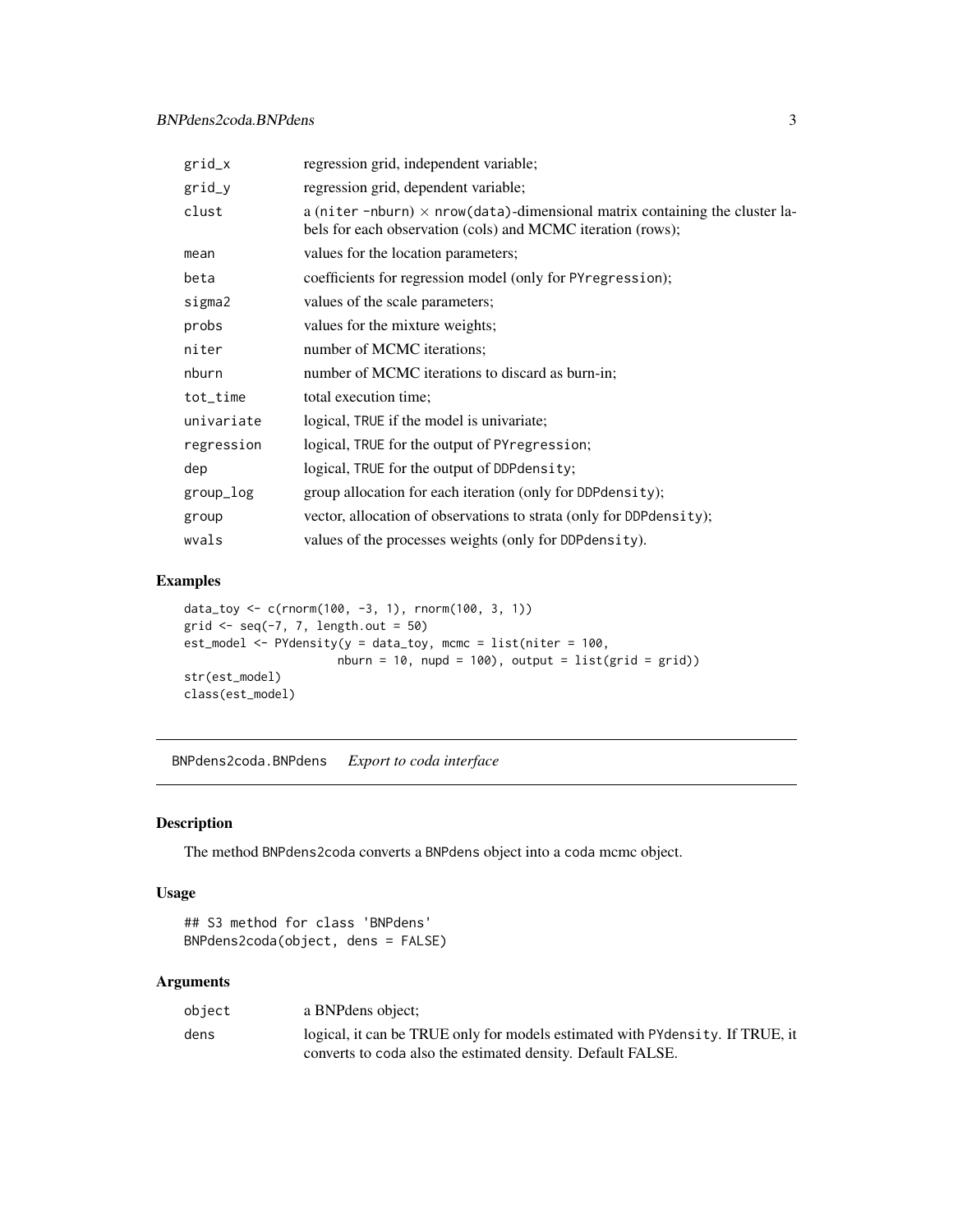#### <span id="page-3-0"></span>Value

an mcmc object

#### Examples

```
data_toy <- cbind(c(rnorm(100, -3, 1), rnorm(100, 3, 1)),
                  c(rnorm(100, -3, 1), rnorm(100, 3, 1)))
grid \leq expand.grid(seq(-7, 7, length.out = 50),
                    seq(-7, 7, length.out = 50))
est_model <- PYdensity(y = data_toy, mcmc = list(niter = 200, nburn = 100),
                       output = list(grid = grid)coda_mcmc <- BNPdens2coda(est_model)
class(coda_mcmc)
```
BNPpart *BNPpart class constructor*

#### Description

A constructor for the BNPpart class. The class BNPpart is a named list containing the output of partition estimation methods.

#### Usage

BNPpart(partitions = NULL, scores = NULL, psm = NULL)

#### Arguments

| partitions | a matrix, each row is a visited partition;                |
|------------|-----------------------------------------------------------|
| scores     | a vector, each value is the score of a visited partition; |
| psm        | a matrix, posterior similarity matrix.                    |

```
data_toy <- c(rnorm(100, -3, 1), rnorm(100, 3, 1))
grid \leq seq(-7, 7, length.out = 50)est_model <- PYdensity(y = data_toy, mcmc = list(niter = 100,
                     nburn = 10, nupd = 100, output = list(grid = grid)part <- partition(est_model)
class(part)
```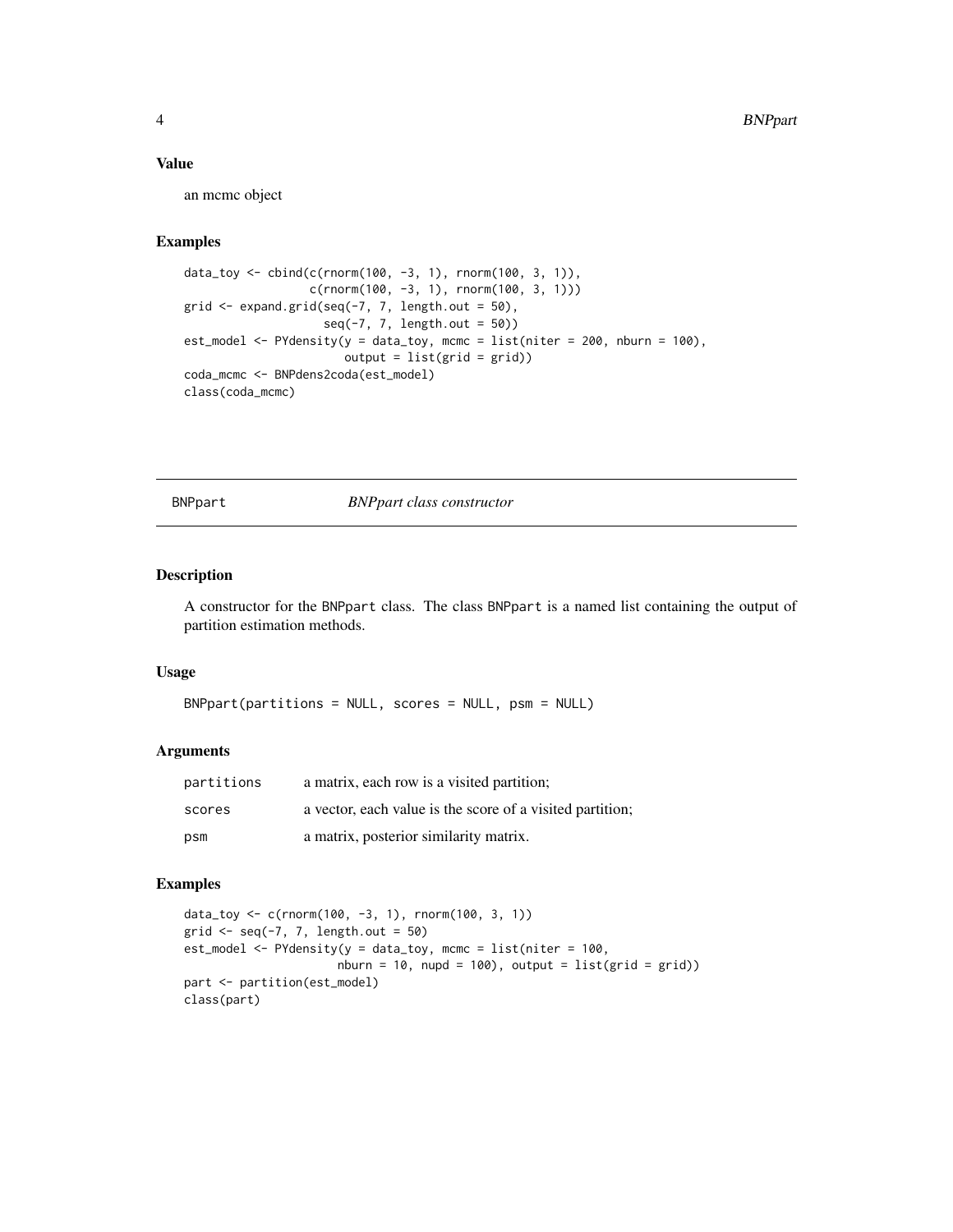<span id="page-4-0"></span>dBNPdens.BNPdens *Evaluate estimated univariate densities at a given point*

#### Description

The method dBNPdens provides an approximated evaluation of estimated univariate densities at a given point, for a BNPdens class object.

#### Usage

```
## S3 method for class 'BNPdens'
dBNPdens(object, x)
```
#### Arguments

| object | a BNP dens object (only if univariate);  |
|--------|------------------------------------------|
|        | the point where to evaluate the density. |

#### Value

a numeric value

#### Examples

```
data_toy <- c(rnorm(100, -3, 1), rnorm(100, 3, 1))
grid \leq seq(-7, 7, length.out = 50)est_model <- PYdensity(y = data_toy, mcmc = list(niter = 200, nburn = 100),
                       output = list(grid = grid))
x \le -1.4dBNPdens(est_model, x)
```
DDPdensity *MCMC for GM-dependent Dirichlet process mixtures of Gaussians*

#### Description

The DDPdensity function generates posterior density samples for a univariate Griffiths-Milne dependent Dirichlet process mixture model with Gaussian kernel, for partially exchangeable data. The function implements the importance conditional sampler method.

#### Usage

```
DDPdensity(y, group, mcmc = list(), prior = list(), output = list())
```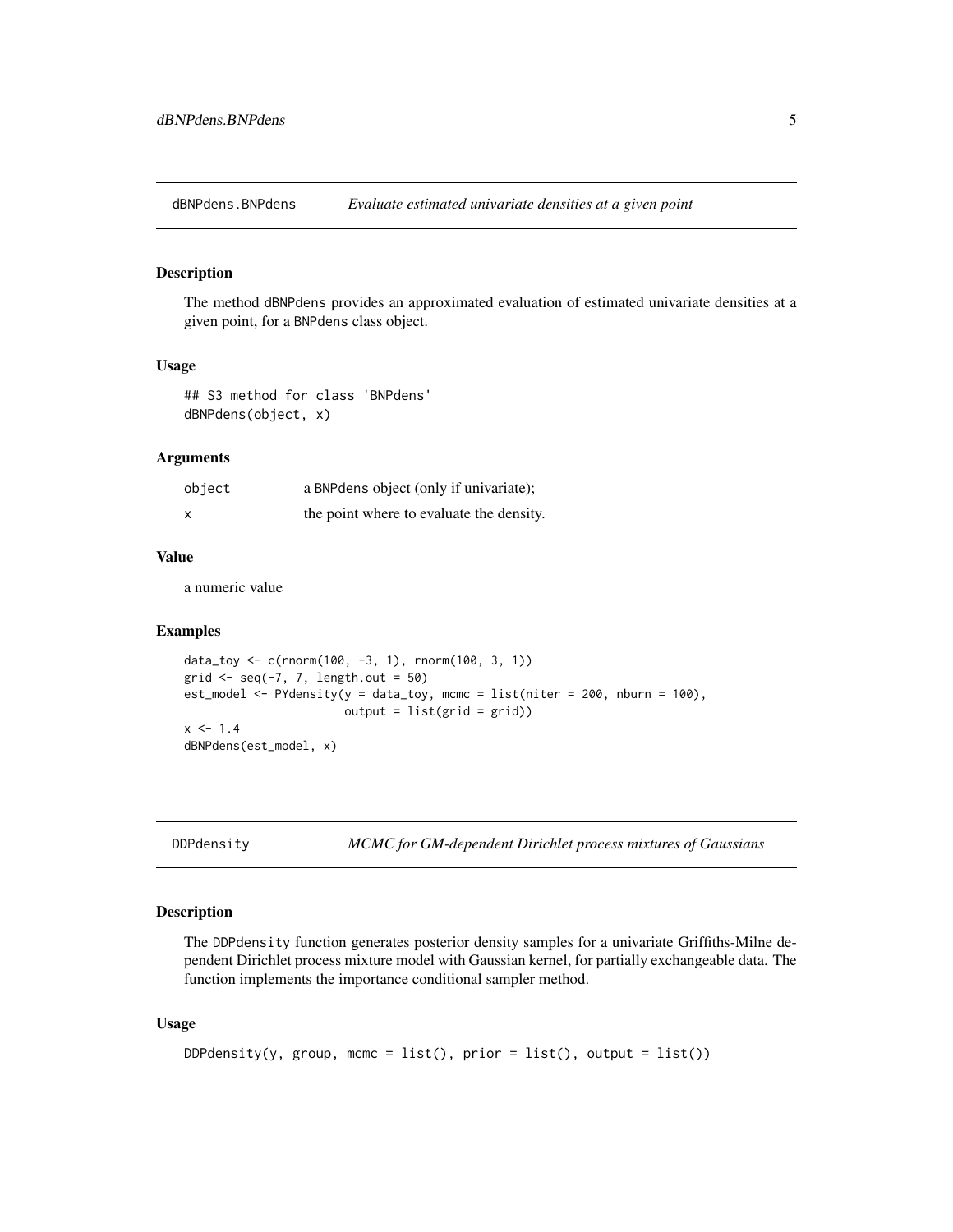#### Arguments

| У      | a vector or matrix giving the data based on which densities are to be estimated;                                                                                                                                                                                                                                                                        |
|--------|---------------------------------------------------------------------------------------------------------------------------------------------------------------------------------------------------------------------------------------------------------------------------------------------------------------------------------------------------------|
| group  | vector of length length(y) containing the group labels (integers) for the ele-<br>ments of y;                                                                                                                                                                                                                                                           |
| mcmc   | list of MCMC arguments:                                                                                                                                                                                                                                                                                                                                 |
|        | • niter (mandatory), number of iterations.                                                                                                                                                                                                                                                                                                              |
|        | • nburn (mandatory), number of iterations to discard as burn-in.                                                                                                                                                                                                                                                                                        |
|        | • nupd, argument controlling the number of iterations to be displayed on<br>screen: the function reports on standard output every time nupd new it-<br>erations have been carried out (default is niter/10).                                                                                                                                            |
|        | • print_message, control option. If equal to TRUE, the status is printed to<br>standard output every nupd iterations (default is TRUE).                                                                                                                                                                                                                 |
|        | • m_imp, number of generated values for the importance sampling step of the<br>importance conditional sampler (default is 10). See details.                                                                                                                                                                                                             |
| prior  | a list giving the prior information, which contains:                                                                                                                                                                                                                                                                                                    |
|        | • strength, the strength parameter, or total mass, of the marginal Dirichlet<br>processes (default 1);                                                                                                                                                                                                                                                  |
|        | • m0, mean of the normal base measure on the location parameter (default is<br>the sample mean of the data);                                                                                                                                                                                                                                            |
|        | • k0, scale factor appearing in the normal base measure on the location pa-<br>rameter (default 1);                                                                                                                                                                                                                                                     |
|        | • a0, shape parameter of the inverse gamma base measure on the scale pa-<br>rameter (default 2);                                                                                                                                                                                                                                                        |
|        | • b0, scale parameter of the inverse gamma base measure on the scale param-<br>eter (default is the sample variance of the data);                                                                                                                                                                                                                       |
|        | • wei, parameter controlling the strength of dependence across Dirichlet pro-<br>cesses (default 1/2).                                                                                                                                                                                                                                                  |
| output | a list of arguments for generating posterior output. It contains:                                                                                                                                                                                                                                                                                       |
|        | • grid, a grid of points at which to evaluate the estimated posterior mean<br>densities (common for all the groups).                                                                                                                                                                                                                                    |
|        | • out_type, if out_type = "FULL", return the estimated partitions and the re-<br>alizations of the posterior density for each iterations. If out_type = "MEAN",<br>return the estimated partitions and the mean of the densities sampled at each<br>iterations. If out_type = "CLUST", return the estimated partitions. Default<br>$out_type = "FULL".$ |

#### Details

This function fits a Griffiths-Milne dependent Dirichlet process (GM-DDP) mixture for density estimation for partially exchangeable data (Lijoi et al., 2014). For each observation the group variable allows the observations to be gathered into  $L=$  length(unique(group)) distinct groups. The model assumes exchangeability within each group, with observations in the lth group marginally modelled by a location-scale Dirichlet process mixtures, i.e.

$$
\tilde{f}_l(y) = \int \phi(y; \mu, \sigma^2) \tilde{p}_l(d\mu, d\sigma^2)
$$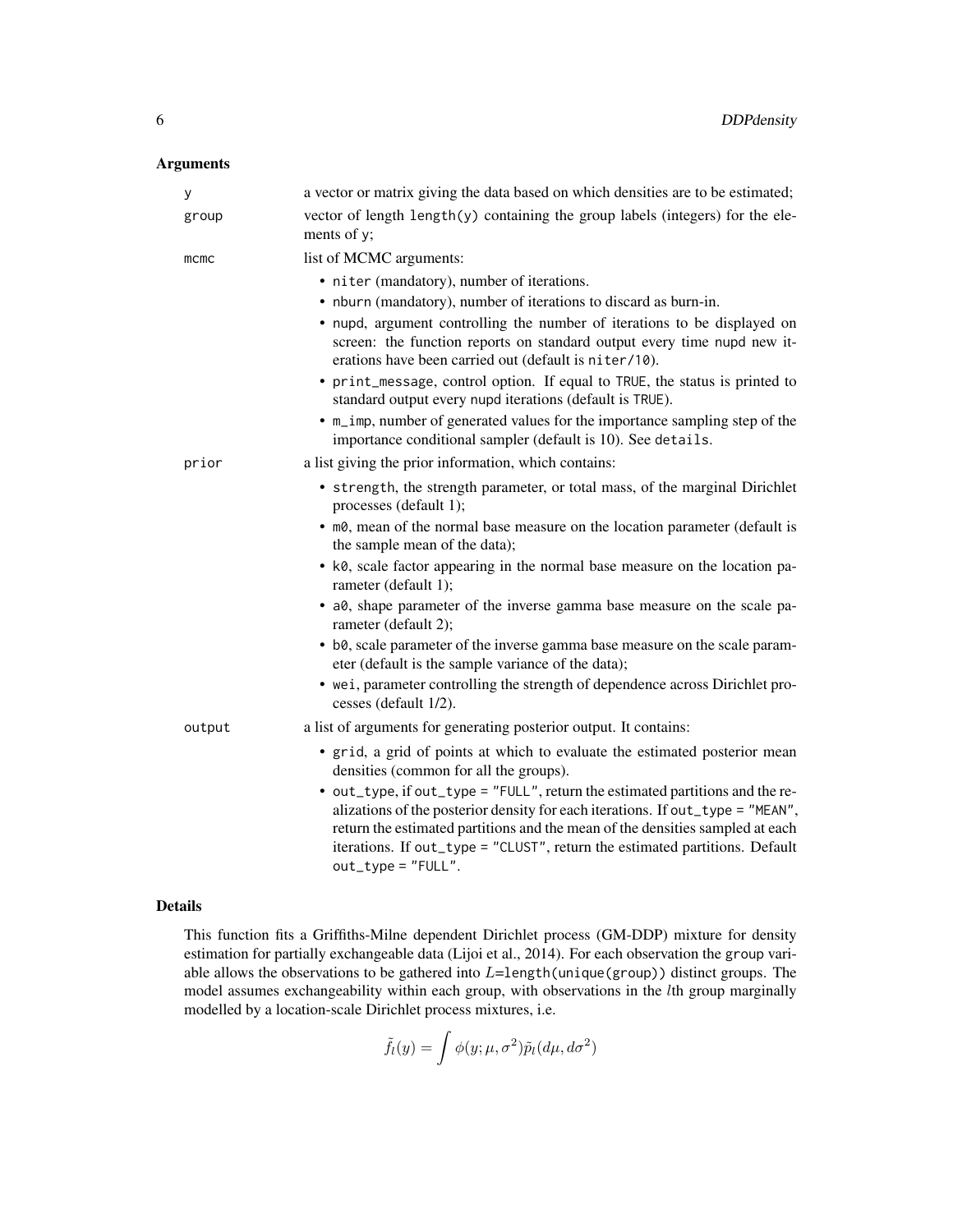#### DDPdensity 7

where each  $\tilde{p}_l$  is a Dirichlet process with total mass strength and base measure  $P_0$ . The vector  $\tilde{p} = (\tilde{p}_1, \ldots, \tilde{p}_L)$  is assumed to be jointly distributed as a vector of GM-DDP(strength, wei;  $P_0$ ), where strength and  $P_0$  are the total mass parameter and the base measure of each  $\tilde{p}_l$ , and wei controls the dependence across the components of  $\tilde{p}$ . Admissible values for wei are in  $(0, 1)$ , with the two extremes of the range corresponding to full exchangeability (wei $\rightarrow$  0) and independence across groups (we i  $\rightarrow$  1).

 $P_0$  is a normal-inverse gamma base measure, i.e.

$$
P_0(d\mu, d\sigma^2) = N(d\mu; m_0, \sigma^2/k_0) \times IGa(d\sigma^2; a_0, b_0).
$$

Posterior sampling is obtained by implementing the importance conditional sampler (Canale et al., 2019). See Corradin et al. (to appear) for more details.

#### Value

A BNPdensity class object containing the estimated densities for each iteration, the allocations for each iteration; the grid used to evaluate the densities (for each group); the densities sampled from the posterior distribution (for each group); the groups; the weights of the processes. The function returns also informations regarding the estimation: the number of iterations, the number of burn-in iterations and the execution time.

#### References

Lijoi, A., Nipoti, B., and Pruenster, I. (2014). Bayesian inference with dependent normalized completely random measures. Bernoulli 20, 1260–1291, doi:10.3150/13-BEJ521

Canale, A., Corradin, R., & Nipoti, B. (2019). Importance conditional sampling for Bayesian nonparametric mixtures. arXiv preprint arXiv:1906.08147

Corradin, R., Canale, A., Nipoti, B. (2021), BNPmix: An R Package for Bayesian Nonparametric Modeling via Pitman-Yor Mixtures, Journal of Statistical Software, doi:10.18637/jss.v100.i15

```
data_toy <- c(rnorm(50, -4, 1), rnorm(100, 0, 1), rnorm(50, 4, 1))
group_toy <- c(rep(1,100), rep(2,100))
grid \leq seq(-7, 7, length.out = 50)
est_model <- DDPdensity(y = data_toy, group = group_toy,
mcmc = list(niter = 200, nburn = 100, napprox_unif = 50),
output = list(grid = grid)summary(est_model)
plot(est_model)
```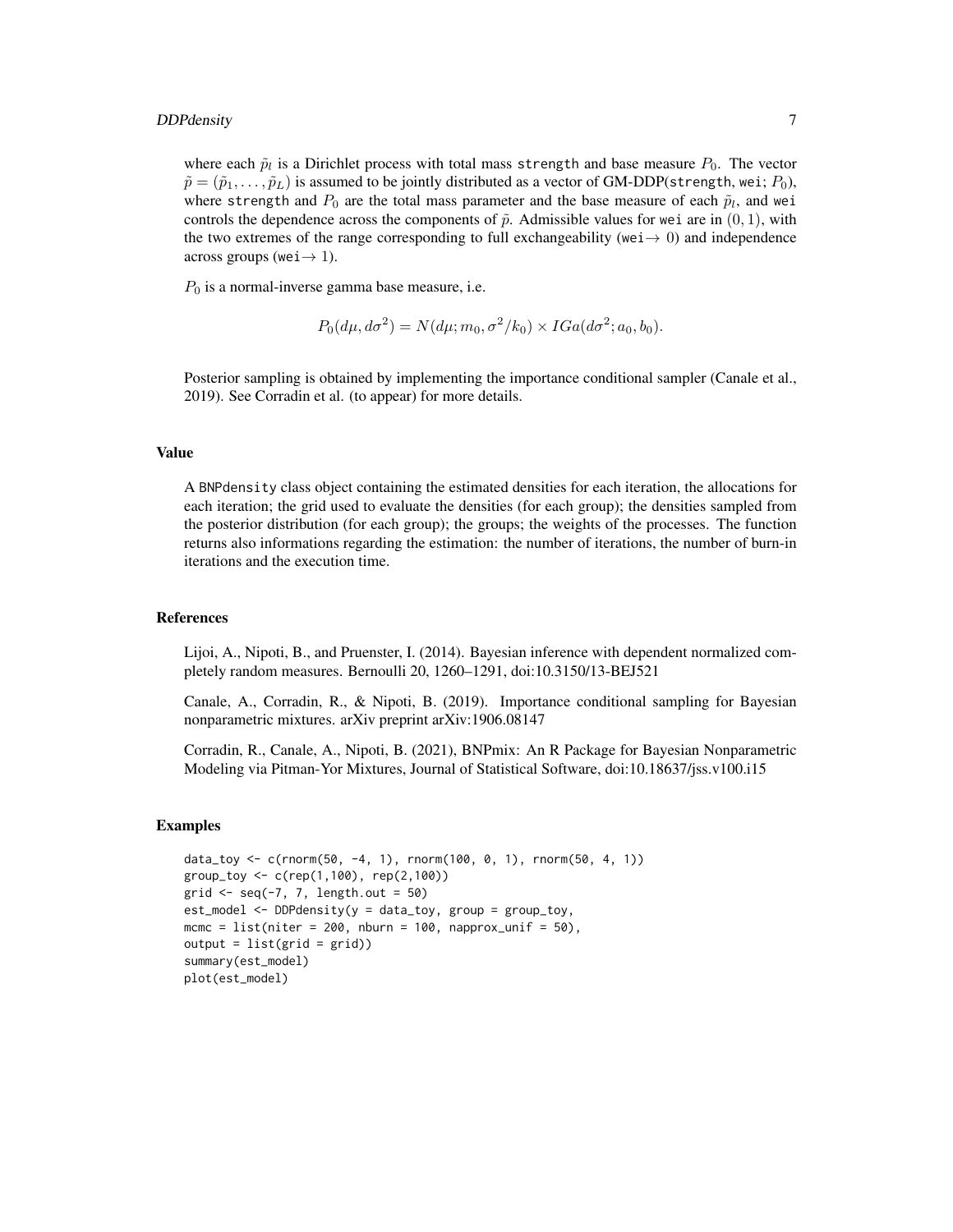<span id="page-7-0"></span>partition.BNPdens *Estimate the partition of the data*

#### Description

The partition method estimates the partition of the data based on the output generated by a Bayesian nonparametric mixture model, according to a specified criterion, for a BNPdens class object.

#### Usage

```
## S3 method for class 'BNPdens'
partition(object, dist = "VI", max_k = NULL, ...)
```
#### Arguments

| object | an object of class BNP dens;                                                                                                               |
|--------|--------------------------------------------------------------------------------------------------------------------------------------------|
| dist   | a loss function defined on the space of partitions; it can be variation of informa-<br>tion ("VI") or "Binder", default "VI". See details; |
| max_k  | maximum number of clusters passed to the cutree function. See value below;                                                                 |
| .      | additional arguments to be passed.                                                                                                         |

#### Details

This method returns point estimates for the clustering of the data induced by a nonparametric mixture model. This result is achieved exploiting two different loss fuctions on the space of partitions: variation of information (dist = 'VI') and Binder's loss (dist = 'Binder'). The function is based on the mcclust.ext code by Sara Wade (Wade and Ghahramani, 2018).

#### Value

The method returns a list containing a matrix with nrow(data) columns and 3 rows. Each row reports the cluster labels for each observation according to three different approaches, one per row. The first and second rows are the output of an agglomerative clustering procedure obtained by applying the function hclust to the dissimilarity matrix, and by using the complete or average linkage, respectively. The number of clusters is between 1 and max\_k and is choosen according to a lower bound on the expected loss, as described in Wade and Ghahramani (2018). The third row reports the partition visited by the MCMC with the minimum distance dist from the dissimilarity matrix.

In addition, the list reports a vector with three scores representing the lower bound on the expected loss for the three partitions.

#### References

Wade, S., Ghahramani, Z. (2018). Bayesian cluster analysis: Point estimation and credible balls. Bayesian Analysis, 13, 559-626.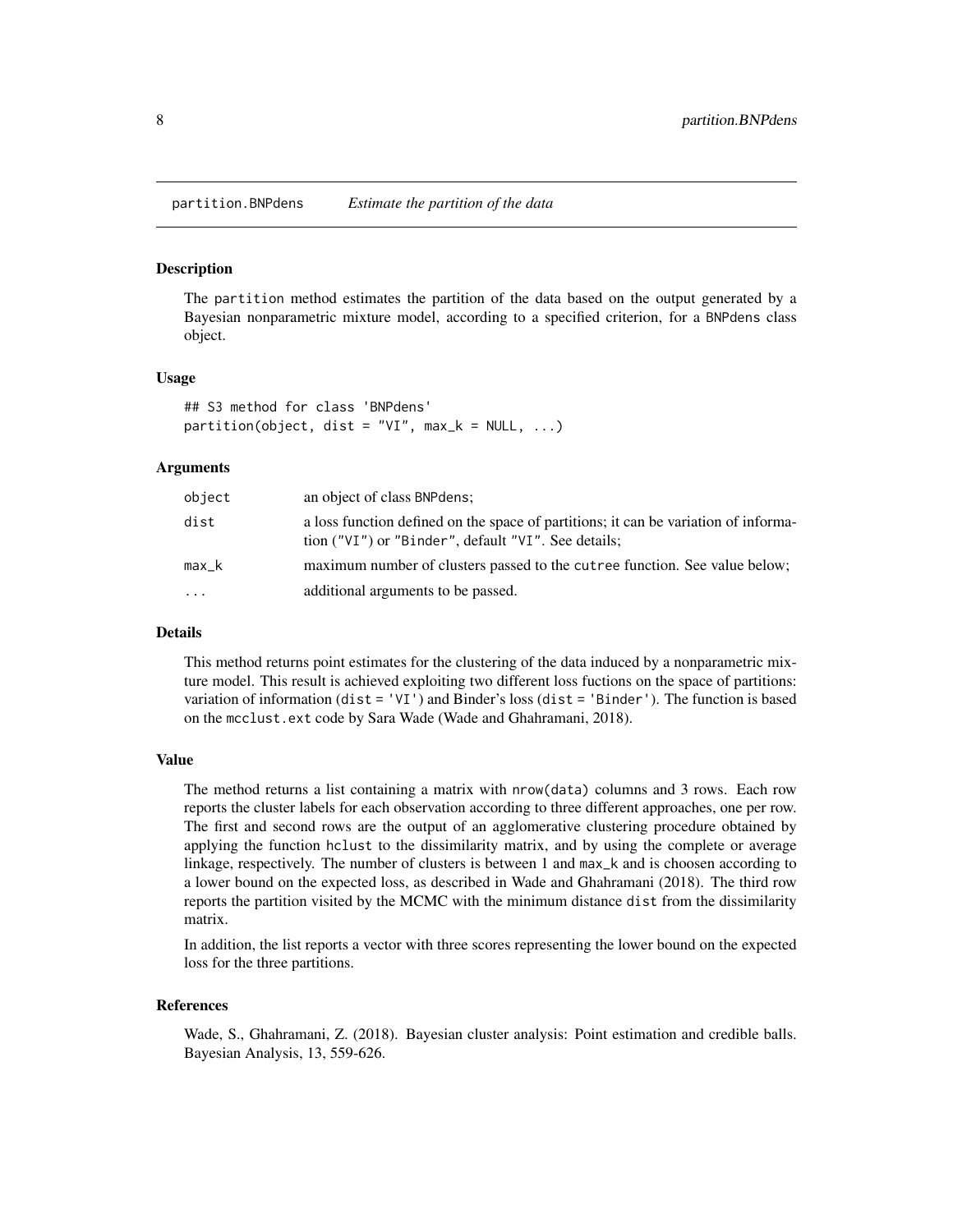#### <span id="page-8-0"></span>plot.BNPdens 9

#### Examples

```
data_toy <- c(rnorm(10, -3, 1), rnorm(10, 3, 1))
grid \leq seq(-7, 7, length.out = 50)fit \leq PYdensity(y = data_toy, mcmc = list(niter = 100,
                     nburn = 10, nupd = 100), output = list(grid = grid))class(fit)
partition(fit)
```
plot.BNPdens *Density plot for BNPdens class*

#### Description

Extension of the plot method to the BNPdens class. The method plot.BNPdens returns suitable plots for a BNPdens object. See details.

#### Usage

```
## S3 method for class 'BNPdens'
plot(
  x,
  dimension = c(1, 2),
  col = "#0037c4",
  show_points = F,
  show_hist = F,
  show\_clust = F,
  bin_size = NULL,
 wrap\_dim = NULL,xlab = "",
 ylab = "",
 band = T,
  conf\_level = c(0.025, 0.975),
  ...
)
```

| X           | an object of class BNP dens;                                                                                                                                                                          |  |
|-------------|-------------------------------------------------------------------------------------------------------------------------------------------------------------------------------------------------------|--|
| dimension   | if $x$ is the output of a model fitted to multivariate data, dimensions specifies<br>the two dimensions for the bivariate contour plot (if they are equal, a marginal<br>univarite plot is returned); |  |
| col         | the color of the lines;                                                                                                                                                                               |  |
| show_points | if TRUE, the function plots also the observations, default FALSE;                                                                                                                                     |  |
| show_hist   | if TRUE, and the model is univariate, the function plots also the histogram of the<br>data, default FALSE;                                                                                            |  |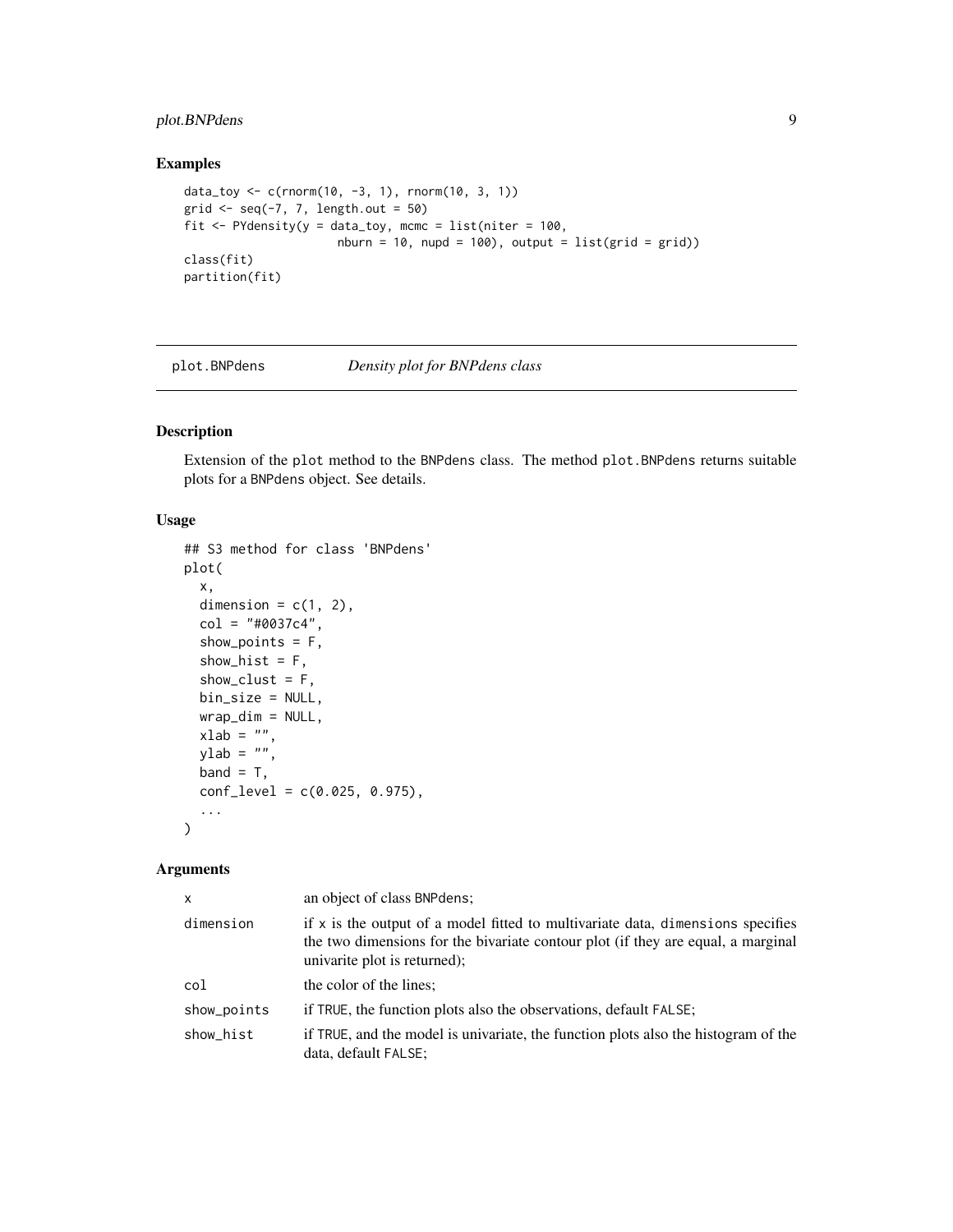| show_clust | if TRUE the function plots also the points colored with respect to the estimated<br>partition, default FALSE;                                                              |
|------------|----------------------------------------------------------------------------------------------------------------------------------------------------------------------------|
| bin_size   | if show_hist = TRUE, it corresponds to the size of each bin, default range (data)<br>/30:                                                                                  |
| wrap_dim   | bivariate vector, if $x$ is the output of DDP density, it corresponds to the number<br>of rows and columns in the plot. Default $c$ (ngroup, 1);                           |
| xlab       | label of the horizontal axis;                                                                                                                                              |
| ylab       | label of the vertical axis;                                                                                                                                                |
| band       | if TRUE and x is the output of a univariate model or of DDPdensity, the plot<br>method displays quantile-based posterior credible bands along with estimated<br>densities: |
| conf_level | bivariate vector, order of the quantiles for the posterior credible bands. Default<br>$C(0.025, 0.975)$ ;                                                                  |
| $\ddotsc$  | additional arguments to be passed.                                                                                                                                         |
|            |                                                                                                                                                                            |

#### Details

If the BNPdens object is generated by PYdensity, the function returns the univariate or bivariate estimated density plot. If the BNPdens object is generated by PYregression, the function returns the scatterplot of the response variable jointly with the covariates (up to four), coloured according to the estimated partition. up to four covariates. If  $x$  is a BNPdens object generated by DDPdensity, the function returns a wrapped plot with one density per group. The plots can be enhanced in several ways: for univariate densities, if show\_hist = TRUE, the plot shows also the histogram of the data; if show\_points = TRUE, the plot shows also the observed points along the x-axis; if show\_points = TRUE and show\_clust = TRUE, the points are colored according to the partition estimated with the partition function. For multivariate densities: if show\_points = TRUE, the plot shows also the scatterplot of the data; if show\_points = TRUE and show\_clust = TRUE, the points are colored according to the estimated partition.

#### Value

A ggplot2 object.

```
# PYdensity example
data_toy <- c(rnorm(100, -3, 1), rnorm(100, 3, 1))
grid \leq seq(-7, 7, length.out = 50)est_model <- PYdensity(y = data_toy,
mcmc = list(niter = 200, \text{nburn} = 100, \text{nupd} = 100),output = list(grid = grid)class(est_model)
plot(est_model)
# PYregression example
x_toy <- c(rnorm(100, 3, 1), rnorm(100, 3, 1))
y_ttoy <- c(x_toy[1:100] * 2 + 1, x_toy[101:200] * 6 + 1) + rnorm(200, 0, 1)
grid_x \leftarrow c(0, 1, 2, 3, 4, 5)
```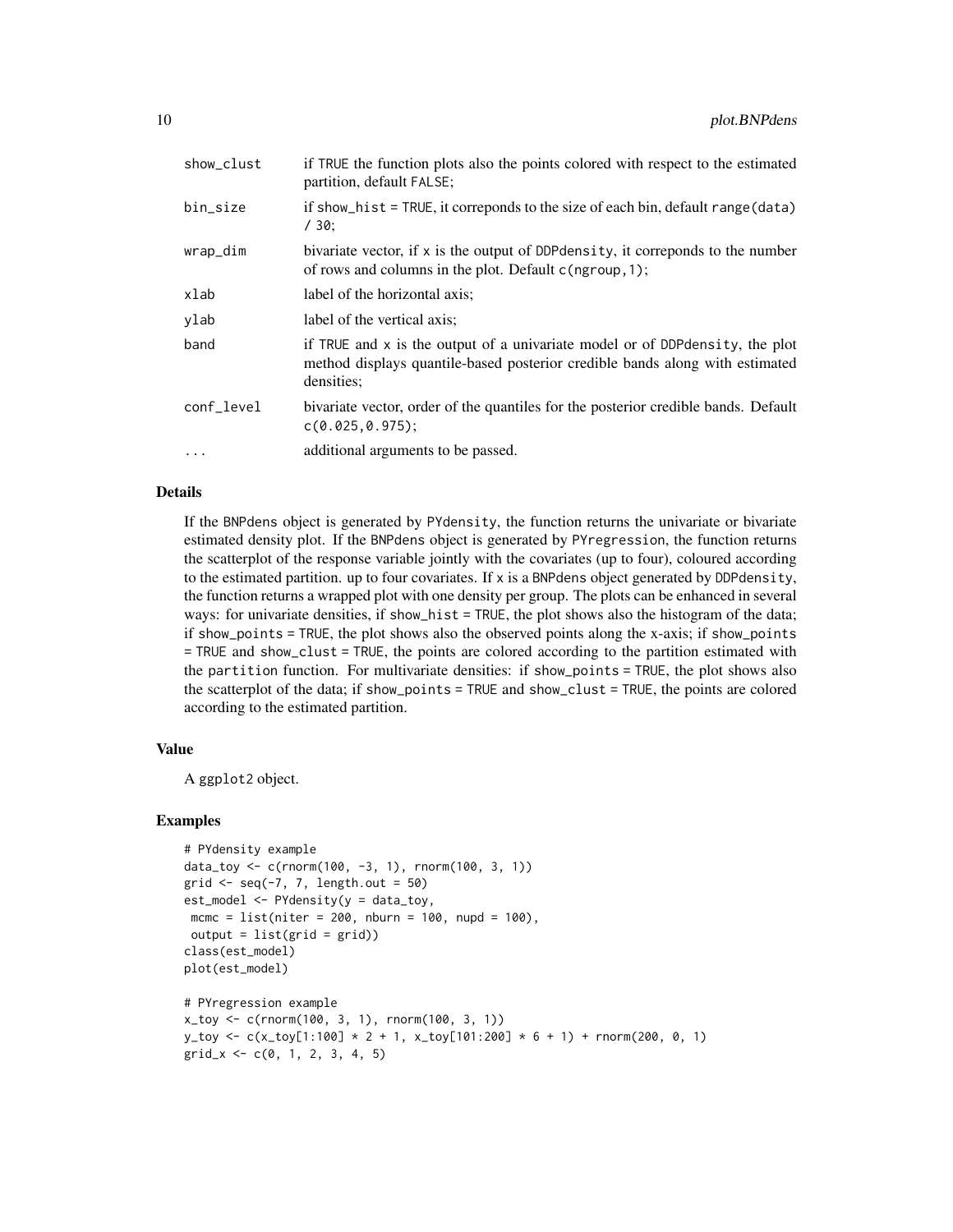#### <span id="page-10-0"></span>print.BNPdens 11

```
grid_y \leftarrow seq(0, 35, length.out = 50)est_model <- PYregression(y = y_toy, x = x_toy,
mcmc = list(niter = 200, \text{nburn} = 100),output = list(grid_x = grid_x, grid_y = grid_y)summary(est_model)
plot(est_model)
# DDPdensity example
data_toy <- c(rnorm(50, -4, 1), rnorm(100, 0, 1), rnorm(50, 4, 1))
group_toy <- c(rep(1,100), rep(2,100))
grid \leftarrow seq(-7, 7, length.out = 50)est_model <- DDPdensity(y = data_toy, group = group_toy,
mcmc = list(niter = 200, \text{nburn} = 100, \text{napprox\_unit} = 50),output = list(grid = grid)summary(est_model)
plot(est_model)
```
print.BNPdens *BNPdens print method*

#### Description

The BNPdens method prints the type of a BNPdens object.

#### Usage

```
## S3 method for class 'BNPdens'
print(x, \ldots)
```
#### Arguments

| x       | an object of class BNPdens; |
|---------|-----------------------------|
| $\cdot$ | additional arguments.       |

```
data_toy <- c(rnorm(100, -3, 1), rnorm(100, 3, 1))
grid \leq seq(-7, 7, length.out = 50)est_model <- PYdensity(y = data_toy, mcmc = list(niter = 100,
                     nburn = 10, napprox = 10), output = list(grid = grid))class(est_model)
print(est_model)
```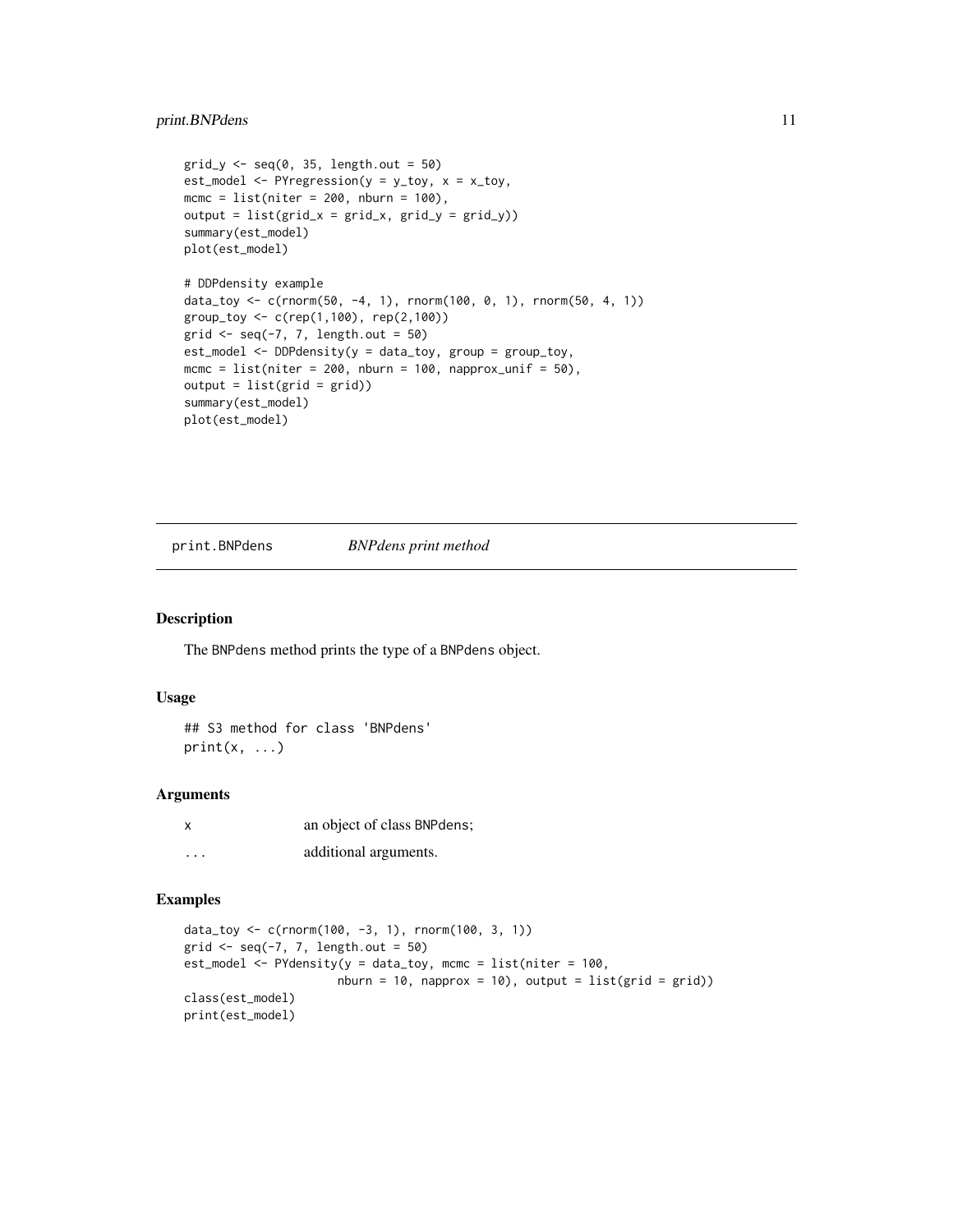<span id="page-11-0"></span>

#### Description

The function PYcalibrate elicits the strength parameter of the Pitman-Yor process, given the discount parameter and the prior expected number of clusters.

#### Usage

```
PYcalibrate(Ek, n, discount = 0)
```
#### Arguments

| Ek       | prior expected number of cluster;                                                             |
|----------|-----------------------------------------------------------------------------------------------|
| n        | sample size;                                                                                  |
| discount | discount parameter; default is set equal to 0, corresponding to a Dirichlet process<br>prior. |

#### Value

A named list containingtthe values of strength and discount parameters.

#### Examples

```
PYcalibrate(5, 100)
```

```
PYcalibrate(5, 100, 0.5)
```
PYdensity *MCMC for Pitman-Yor mixtures of Gaussians*

#### Description

The PYdensity function generates a posterior density sample for a selection of univariate and multivariate Pitman-Yor process mixture models with Gaussian kernels. See details below for the description of the different specifications of the implemented models.

#### Usage

```
PYdensity(y, mcmc = list(), prior = list(), output = list())
```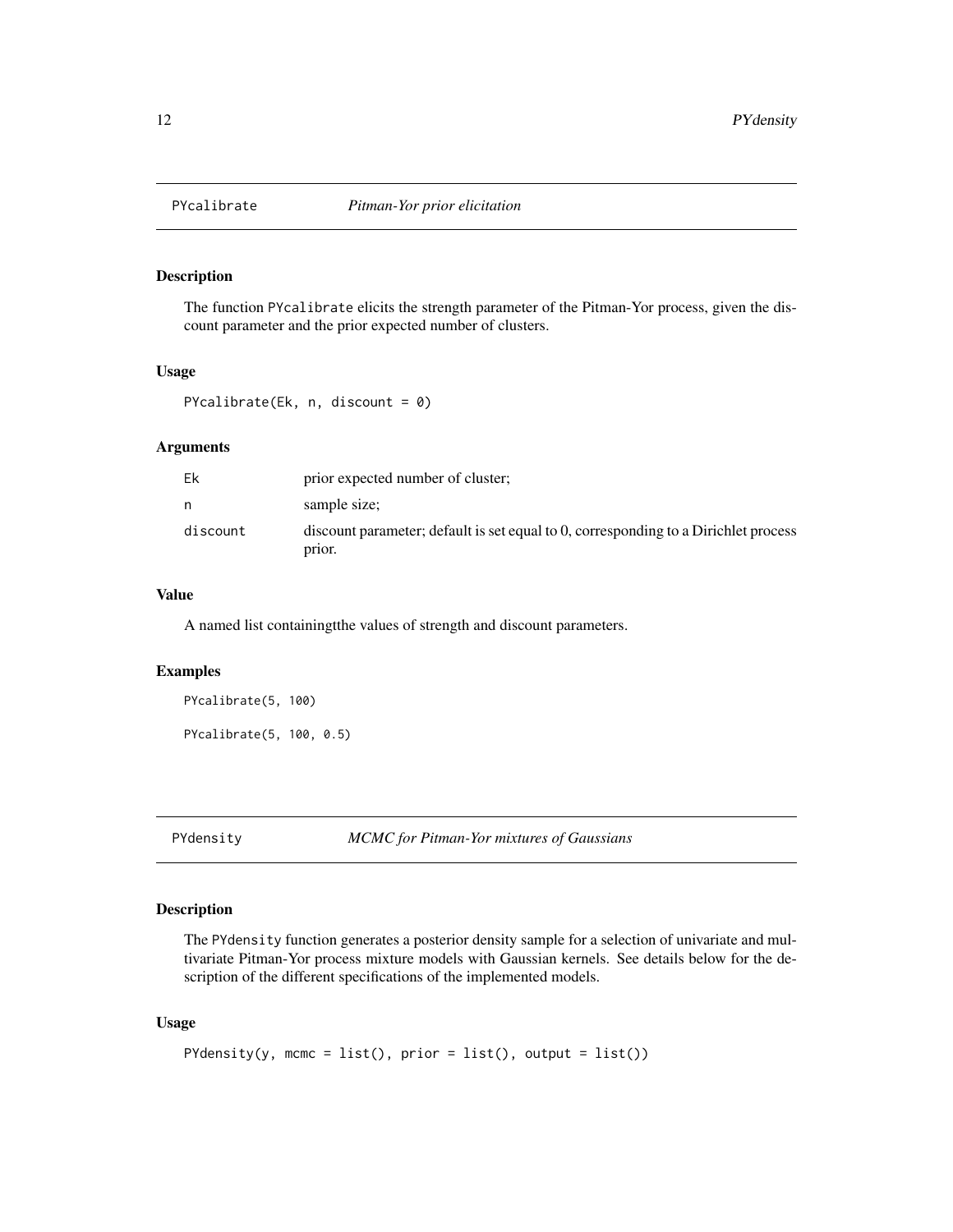### PYdensity 13

|  | у     | a vector or matrix giving the data based on which the density is to be estimated;                                                                                                                                                                                                                                                                                                                                                                                                                                                                                                                                                                                                                                                                                                                                                                              |
|--|-------|----------------------------------------------------------------------------------------------------------------------------------------------------------------------------------------------------------------------------------------------------------------------------------------------------------------------------------------------------------------------------------------------------------------------------------------------------------------------------------------------------------------------------------------------------------------------------------------------------------------------------------------------------------------------------------------------------------------------------------------------------------------------------------------------------------------------------------------------------------------|
|  | mcmc  | a list of MCMC arguments:                                                                                                                                                                                                                                                                                                                                                                                                                                                                                                                                                                                                                                                                                                                                                                                                                                      |
|  |       | • niter (mandatory), number of iterations.                                                                                                                                                                                                                                                                                                                                                                                                                                                                                                                                                                                                                                                                                                                                                                                                                     |
|  |       | • nburn (mandatory), number of iterations to discard as burn-in.                                                                                                                                                                                                                                                                                                                                                                                                                                                                                                                                                                                                                                                                                                                                                                                               |
|  |       | • method, the MCMC sampling method to be used, options are 'ICS', 'MAR'<br>and 'SLI' (default is 'ICS'). See details.                                                                                                                                                                                                                                                                                                                                                                                                                                                                                                                                                                                                                                                                                                                                          |
|  |       | • model, the type of model to be fitted (default is 'LS'). See details.                                                                                                                                                                                                                                                                                                                                                                                                                                                                                                                                                                                                                                                                                                                                                                                        |
|  |       | • nupd, argument controlling the number of iterations to be displayed on<br>screen: the function reports on standard output every time nupd new it-<br>erations have been carried out (default is niter/10).                                                                                                                                                                                                                                                                                                                                                                                                                                                                                                                                                                                                                                                   |
|  |       | • print_message, control option. If equal to TRUE, the status is printed to<br>standard output every nupd iterations (default is TRUE).                                                                                                                                                                                                                                                                                                                                                                                                                                                                                                                                                                                                                                                                                                                        |
|  |       | • m_imp, number of generated values for the importance sampling step of<br>method = 'ICS' (default is 10). See details.                                                                                                                                                                                                                                                                                                                                                                                                                                                                                                                                                                                                                                                                                                                                        |
|  |       | • slice_type, when method = 'SLI' it specifies the type of slice sampler.<br>Options are 'DEP' for dependent slice-efficient, and 'INDEP' for indepen-<br>dent slice-efficient (default is 'DEP'). See details.                                                                                                                                                                                                                                                                                                                                                                                                                                                                                                                                                                                                                                                |
|  |       | • hyper, if equal to TRUE, hyperprior distributions on the base measure's pa-<br>rameters are added, as specified in prior and explained in details (default<br>is TRUE).                                                                                                                                                                                                                                                                                                                                                                                                                                                                                                                                                                                                                                                                                      |
|  | prior | a list giving the prior information. The list includes strength and discount,<br>the strength and discount parameters of the Pitman-Yor process (default are<br>strength = $1$ and discount = $0$ , the latter leading to the Dirichlet process). The<br>remaining parameters depend on the model choice.                                                                                                                                                                                                                                                                                                                                                                                                                                                                                                                                                      |
|  |       | • If model = $'L'$ (location mixture) and y is univariate:<br>m0 and s20 are mean and variance of the base measure on the location<br>parameter (default are sample mean and sample variance of the data); a0<br>and b0 are shape and scale parameters of the inverse gamma prior on the<br>common scale parameter (default are 2 and the sample variance of the data).<br>If hyper = TRUE, optional hyperpriors on the base measure's parameters are<br>added: specifically, m1 and k1 are the mean parameter and the scale factor<br>defining the normal hyperprior on m0 (default are the sample mean of the<br>data and 1), and a1 and b1 are shape and rate parameters of the inverse<br>gamma hyperprior on b0 (default are 2 and the sample variance of the data).<br>See details.<br>• If model = $'LS'$ (location-scale mixture) and y is univariate: |
|  |       | m0 and k0 are the mean parameter and the scale factor defining the normal<br>base measure on the location parameter (default are the sample mean of the<br>data and 1), and a0 and b0 are shape and scale parameters of the inverse<br>gamma base measure on the scale parameter (default are 2 and the sample<br>variance of the data). If hyper = TRUE, optional hyperpriors on the base<br>measure's parameters are added: specifically, m1 and s21 are mean and<br>variance parameters of the normal hyperprior on m0 (default are the sam-<br>ple mean and the sample variance of the data); tau1 and zeta1 are shape                                                                                                                                                                                                                                     |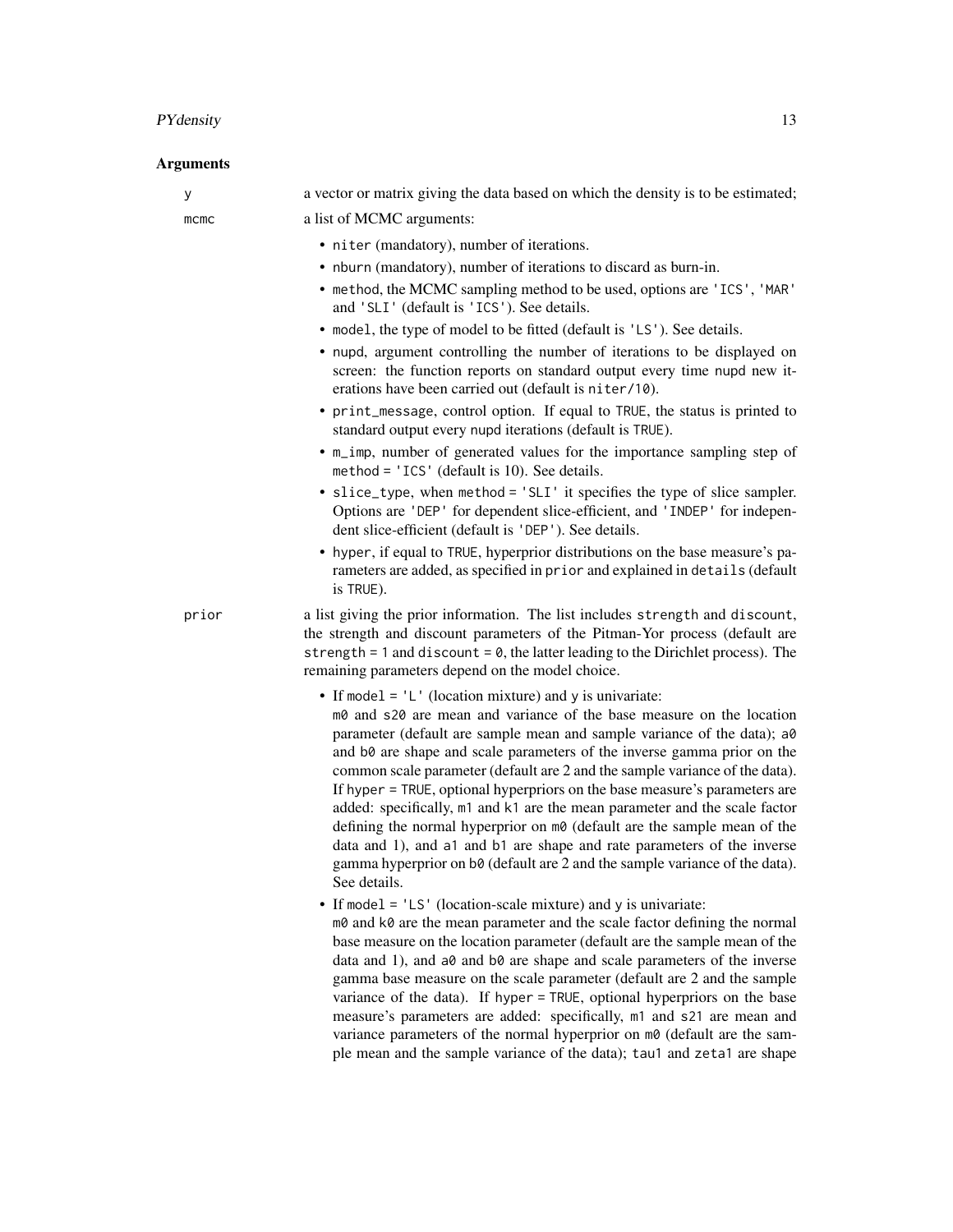and rate parameters of the gamma hyperprior on  $k\theta$  (default is 1 for both); a1 and b1 are shape and rate parameters of the gamma hyperprior on b0 (default are the sample variance of the data and 1). See details.

- If model =  $'L'$  (location mixture) and y is multivariate (p-variate): m0 and S20 are mean and covariance of the base measure on the location parameter (default are the sample mean and the sample covariance of the data); Sigma0 and n0 are the parameters of the inverse Whishart prior on the common scale matrix (default are the sample covariance of the data and p+2). If hyper = TRUE, optional hyperpriors on the base measure's parameters are added: specifically, m1 and k1 are the mean parameter and the scale factor defining the normal hyperprior on  $m\theta$  (default are the sample mean of the data and 1), and lambda and Lambda1 are the parameters (degrees of freedom and scale) of the inverse Wishart prior on S20 (default are p+2 and the sample covariance of the data). See details.
- If model = 'LS' (location-scale mixture) and y is multivariate (p-variate):  $m\theta$  and k $\theta$  are the mean parameter and the scale factor defining the normal base measure on the location parameter (default are the sample mean of the data and 1), and  $\theta$  and Sigma0 are the parameters (degrees of freedom and scale) of the inverse Wishart base measure on the location parameter (default are  $p+2$  and the sample covariance of the data). If hyper = TRUE, optional hyperpriors on the base measure's parameters are added: specifically, m1 and S1 are mean and covariance matrix parameters of the normal hyperprior on  $m\theta$  (default are the sample mean and the sample covariance of the data); tau1 and zeta1 are shape and rate parameters of the gamma hyperprior on k0 (default is 1 for both); n1 and Sigma1 are the parameters (degrees of freedom and scale) of the Wishart prior for Sigma0 (default are p+2 and the sample covariance of the data divided p+2). See details.
- If model = 'DLS' (diagonal location-scale mixture): m0 and k0 are the mean vector parameter and the vector of scale factors defining the normal base measure on the location parameter (default are the sample mean and a vector of ones), and a0 and b0 are vectors of shape and scale parameters defining the base measure on the scale parameters (default are a vector of twos and the diagonal of the sample covariance of the data). If hyper = TRUE, optional hyperpriors on the base measure's parameters are added: specifically, m1 and s21 are vectors of mean and variance parameters for the normal hyperpriors on the components of m0 (default are the sample mean and the diagonal of the sample covariance of the data); tau1 and zeta1 are vectors of shape and rate parameters of the gamma hyperpriors on the components of k0 (default is a vector of ones for both); a1 and b1 are vectors of shape and rate parameters of the gamma hyperpriors on the components of b0 (default is the diagonal of the sample covariance of the data and a vector of ones). See details.
- output a list of arguments for generating posterior output. It contains:
	- grid, a grid of points at which to evaluate the estimated posterior mean density; a data frame obtained with the expand.grid function.
	- out\_param, if equal to TRUE, the function returns the draws of the kernel's parameters for each MCMC iteration, default is FALSE. See value for details.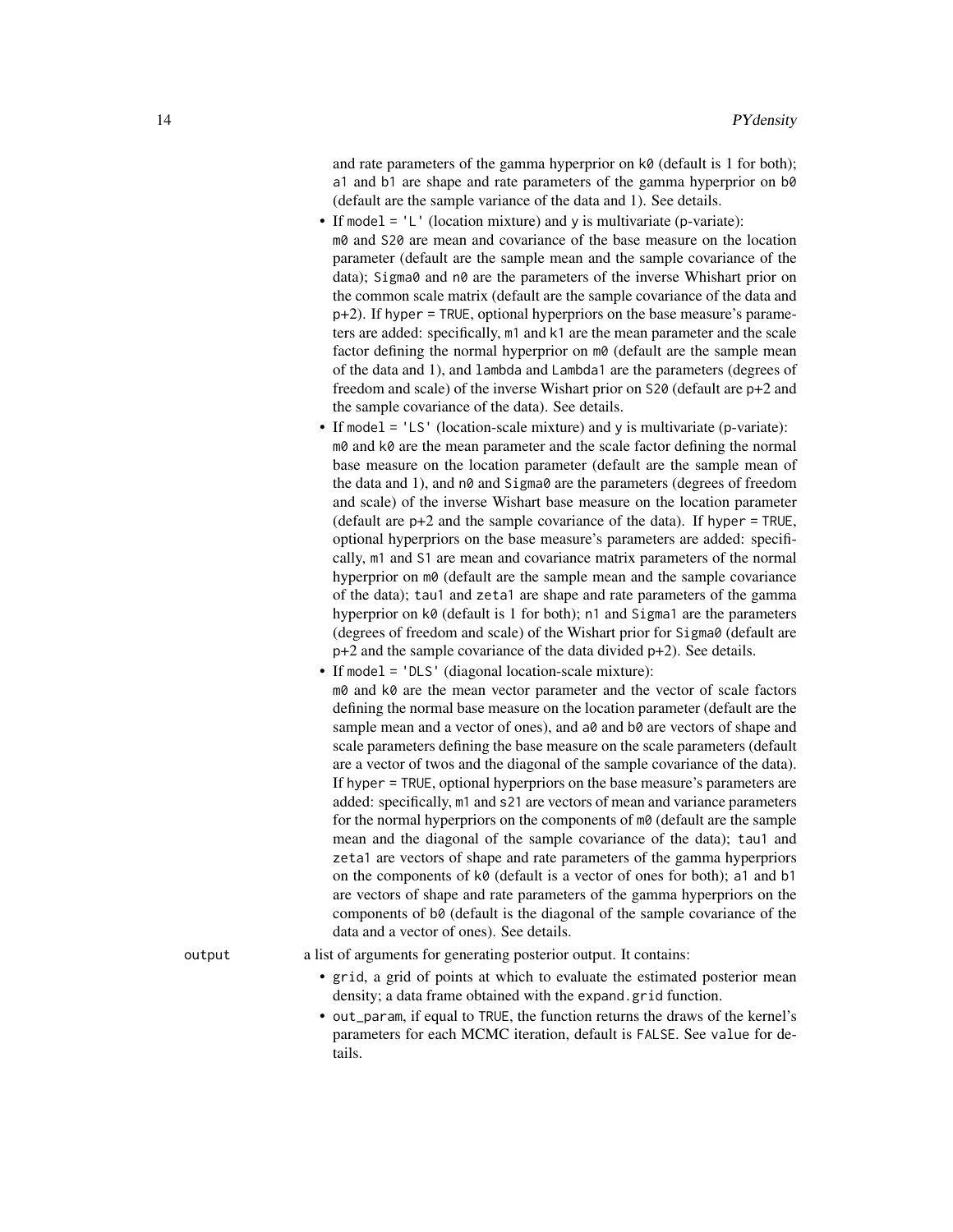• out\_type, if out\_type = "FULL", the function returns the visited partitions and the realizations of the posterior density for each iterations. If out\_type = "MEAN", the function returns the estimated partitions and the mean of the densities sampled at each iterations. If out\_type = "CLUST", the function returns the estimated partition. Default "FULL".

#### Details

This generic function fits a Pitman-Yor process mixture model for density estimation and clustering. The general model is

$$
\tilde{f}(y)=\int K(y;\theta)\tilde{p}(d\theta),
$$

where  $K(y; \theta)$  is a kernel density with parameter  $\theta \in \Theta$ . Univariate and multivariate Gaussian kernels are implemented with different specifications for the parametric space Θ, as described below. The mixing measure  $\tilde{p}$  has a Pitman-Yor process prior with strength parameter  $\vartheta$ , discount parameter  $\alpha$ , and base measure  $P_0$  admitting the specifications presented below. For posterior sampling, three MCMC approaches are implemented. See details below.

#### Univariate data

For univariate  $y$  the function implements both a location and location-scale mixture model. The former assumes

$$
\tilde{f}(y) = \int \phi(y; \mu, \sigma^2) \tilde{p}(d\mu) \pi(\sigma^2),
$$

where  $\phi(y;\mu,\sigma^2)$  is a univariate Gaussian kernel function with mean  $\mu$  and variance  $\sigma^2$ , and  $\pi(\sigma^2)$ is an inverse gamma prior. The base measure is specified as

$$
P_0(d\mu) = N(d\mu; m_0, \sigma_0^2),
$$

and  $\sigma^2 \sim IGa(a_0, b_0)$ . Optional hyperpriors for the base measure's parameters are

$$
(m_0, \sigma_0^2) \sim N(m_1, \sigma_0^2/k_1) \times IGa(a_1, b_1).
$$

The location-scale mixture model, instead, assumes

$$
\tilde{f}(y) = \int \phi(y; \mu, \sigma^2) \tilde{p}(d\mu, d\sigma^2)
$$

with normal-inverse gamma base measure

$$
P_0(d\mu, d\sigma^2) = N(d\mu; m_0, \sigma^2/k_0) \times IGa(d\sigma^2; a_0, b_0).
$$

and (optional) hyperpriors

$$
m_0 \sim N(m_1, \sigma_1^2)
$$
,  $k_0 \sim Ga(\tau_1, \zeta_1)$ ,  $b_0 \sim Ga(a_1, b_1)$ .

#### Multivariate data

For multivariate  $y$  (p-variate) the function implements a location mixture model (with full covariance matrix) and two different location-scale mixture models, with either full or diagonal covariance matrix. The location mixture model assumes

$$
\tilde{f}(y) = \int \phi_p(y; \mu, \Sigma) \tilde{p}(d\mu) \pi(\Sigma)
$$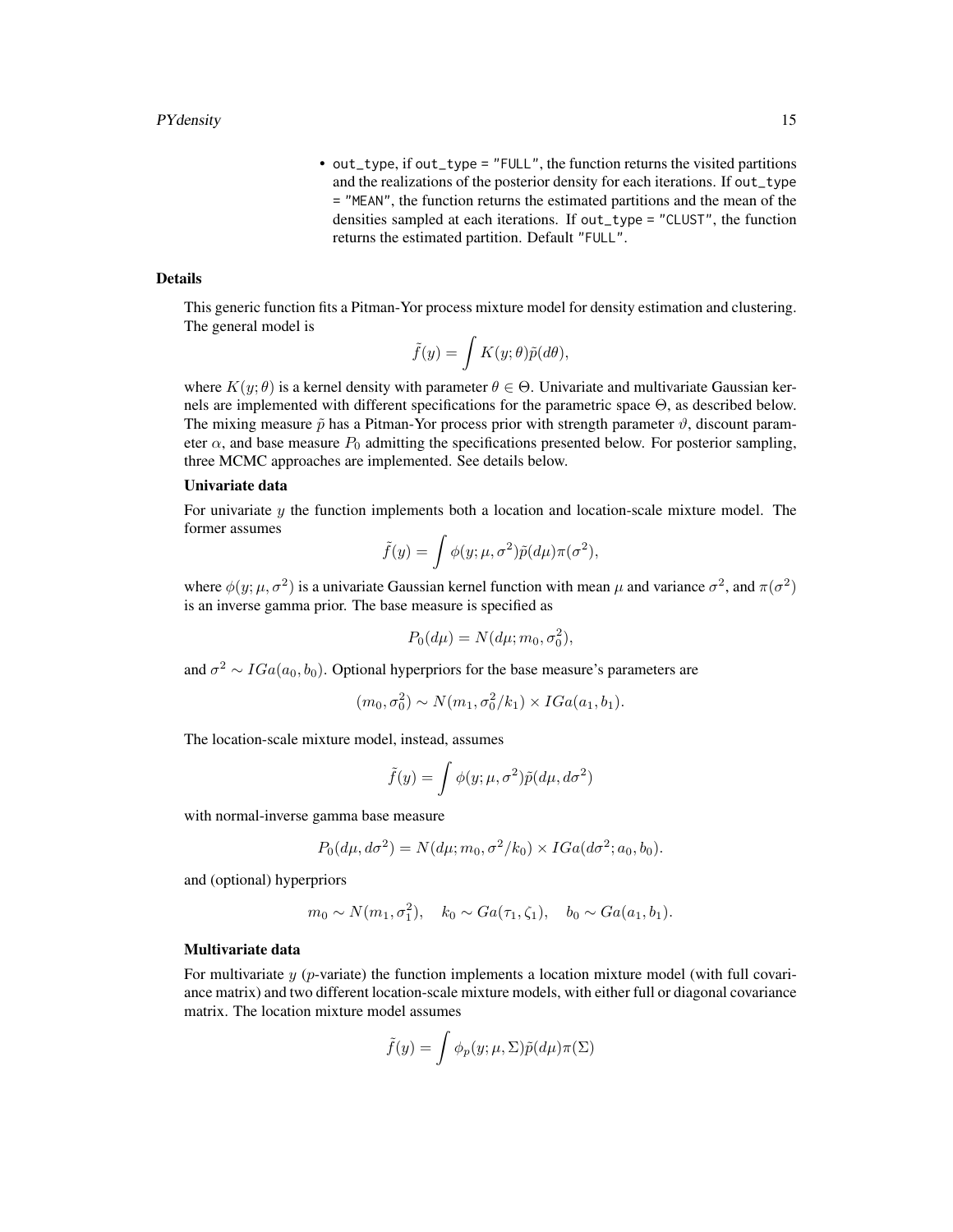where  $\phi_p(y; \mu, \Sigma)$  is a p-dimensional Gaussian kernel function with mean vector  $\mu$  and covariance matrix  $\Sigma$ . The prior on  $\Sigma$  is inverse Whishart with parameters  $\Sigma_0$  and  $\nu_0$ , while the base measure is

$$
P_0(d\mu) = N(d\mu; m_0, S_0),
$$

with optional hyperpriors

$$
m_0 \sim N(m_1, S_0/k_1), \quad S_0 \sim IW(\lambda_1, \Lambda_1).
$$

The location-scale mixture model assumes

$$
\tilde{f}(x) = \int \phi_p(y; \mu, \Sigma) \tilde{p}(d\mu, d\Sigma).
$$

Two possible structures for  $\Sigma$  are implemented, namely full and diagonal covariance. For the full covariance mixture model, the base measure is the normal-inverse Wishart

$$
P_0(d\mu, d\Sigma) = N(d\mu; m_0, \Sigma/k_0) \times IW(d\Sigma; \nu_0, \Sigma_0),
$$

with optional hyperpriors

$$
m_0 \sim N(m_1, S_1), \quad k_0 \sim Ga(\tau_1, \zeta_1), \quad b_0 \sim W(\nu_1, \Sigma_1).
$$

The second location-scale mixture model assumes a diagonal covariance structure. This is equivalent to write the mixture model as a mixture of products of univariate normal kernels, i.e.

$$
\tilde{f}(y) = \int \prod_{r=1}^p \phi(y_r; \mu_r, \sigma_r^2) \tilde{p}(d\mu_1, \dots, d\mu_p, d\sigma_1^2, \dots, d\sigma_p^2).
$$

For this specification, the base measure is assumed defined as the product of  $p$  independent normalinverse gamma distributions, that is

$$
P_0 = \prod_{r=1}^p P_{0r}
$$

where

$$
P_{0r}(d\mu_r, d\sigma_r^2) = N(d\mu_r; m_{0r}, \sigma_r^2 / k_{0r}) \times Ga(d\sigma_r^2; a_{0r}, b_{0r}).
$$

Optional hyperpriors can be added, and, for each component, correspond to the set of hyperpriors considered for the univariate location-scale mixture model.

#### Posterior simulation methods

This generic function implements three types of MCMC algorithms for posterior simulation. The default method is the importance conditional sampler 'ICS' (Canale et al. 2019). Other options are the marginal sampler 'MAR' (Neal, 2000) and the slice sampler 'SLI' (Kalli et al. 2011). The importance conditional sampler performs an importance sampling step when updating the values of individual parameters  $\theta$ , which requires to sample  $m$  imp values from a suitable proposal. Large values of m\_imp are known to improve the mixing of the chain at the cost of increased running time (Canale et al. 2019). Two options are available for the slice sampler, namely the dependent sliceefficient sampler (slice\_type = 'DEP'), which is set as default, and the independent slice-efficient sampler (slice\_type = 'INDEP') (Kalli et al. 2011). See Corradin et al. (to appear) for more details.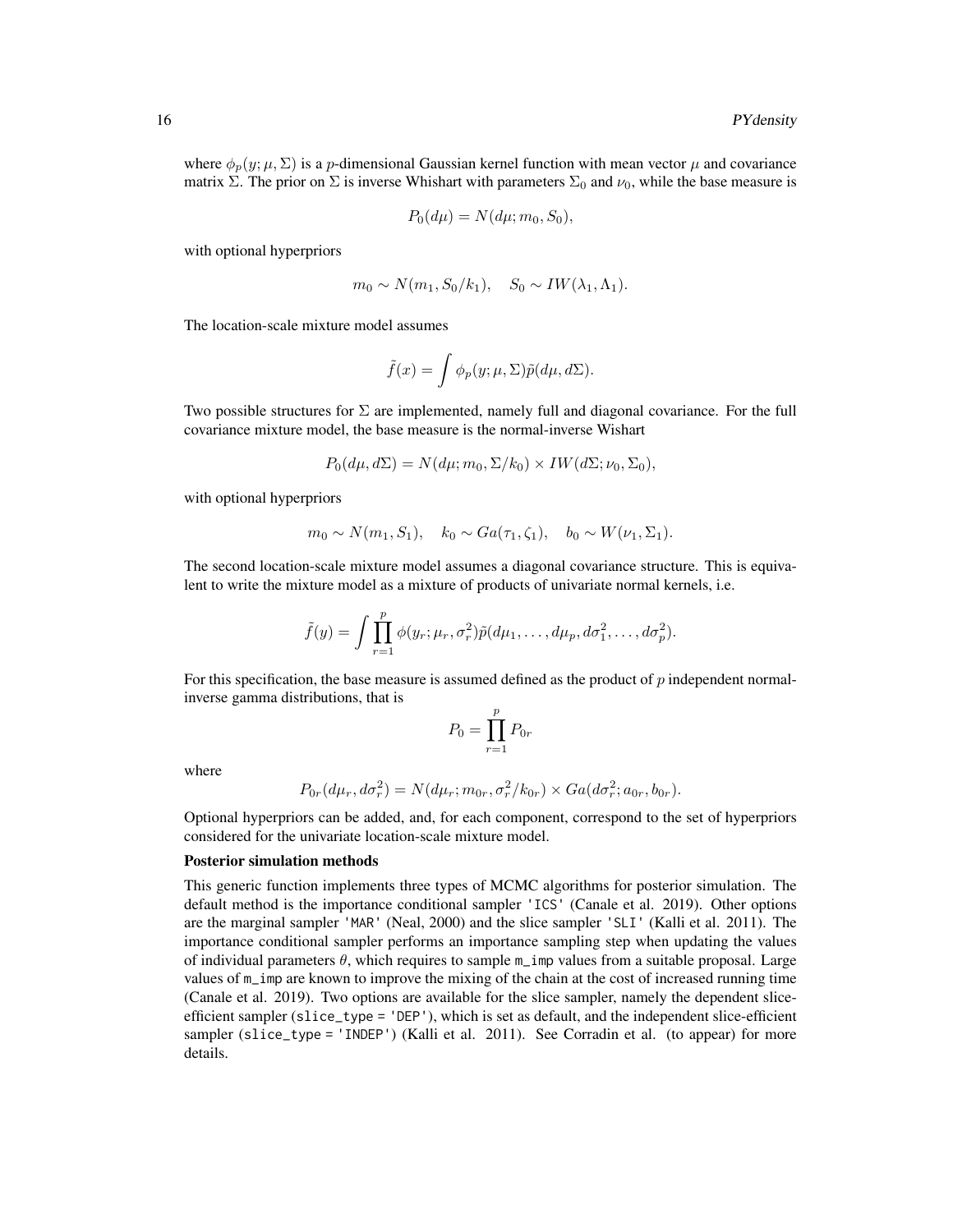#### <span id="page-16-0"></span>PYregression 17

#### Value

A BNPdens class object containing the estimated density and the cluster allocations for each iterations. If out\_param = TRUE the output contains also the kernel specific parameters for each iteration. If mcmc\_dens = TRUE the output contains also a realization from the posterior density for each iteration. IF mean\_dens = TRUE the output contains just the mean of the realizations from the posterior density. The output contains also informations as the number of iterations, the number of burn-in iterations, the used computational time and the type of estimated model (univariate = TRUE or FALSE).

#### References

Canale, A., Corradin, R., Nipoti, B. (2019), Importance conditional sampling for Bayesian nonparametric mixtures, arXiv preprint, arXiv:1906.08147

Corradin, R., Canale, A., Nipoti, B. (2021), BNPmix: An R Package for Bayesian Nonparametric Modeling via Pitman-Yor Mixtures, Journal of Statistical Software, 100, doi:10.18637/jss.v100.i15

Kalli, M., Griffin, J. E., and Walker, S. G. (2011), Slice sampling mixture models. Statistics and Computing 21, 93-105, doi:10.1007/s11222-009-9150-y

Neal, R. M. (2000), Markov Chain Sampling Methods for Dirichlet Process Mixture Models, Journal of Computational and Graphical Statistics 9, 249-265, doi:10.2307/1390653

#### Examples

```
data_toy <- cbind(c(rnorm(100, -3, 1), rnorm(100, 3, 1)),
                  c(rnorm(100, -3, 1), rnorm(100, 3, 1)))
grid \leftarrow expand.grid(seq(-7, 7, length.out = 50),seq(-7, 7, length.out = 50))
est_model <- PYdensity(y = data_toy, mcmc = list(niter = 200, nburn = 100),
output = list(grid = grid)summary(est_model)
plot(est_model)
```
PYregression *MCMC for Pitman-Yor mixture of Gaussian regressions*

#### **Description**

The PYregression function generates a posterior sample for mixtures of linear regression models inspired by the ANOVA-DDP model introduced in De Iorio et al. (2004). See details below for model specification.

#### Usage

```
PYregression(y, x, mcmc = list(), prior = list(), output = list())
```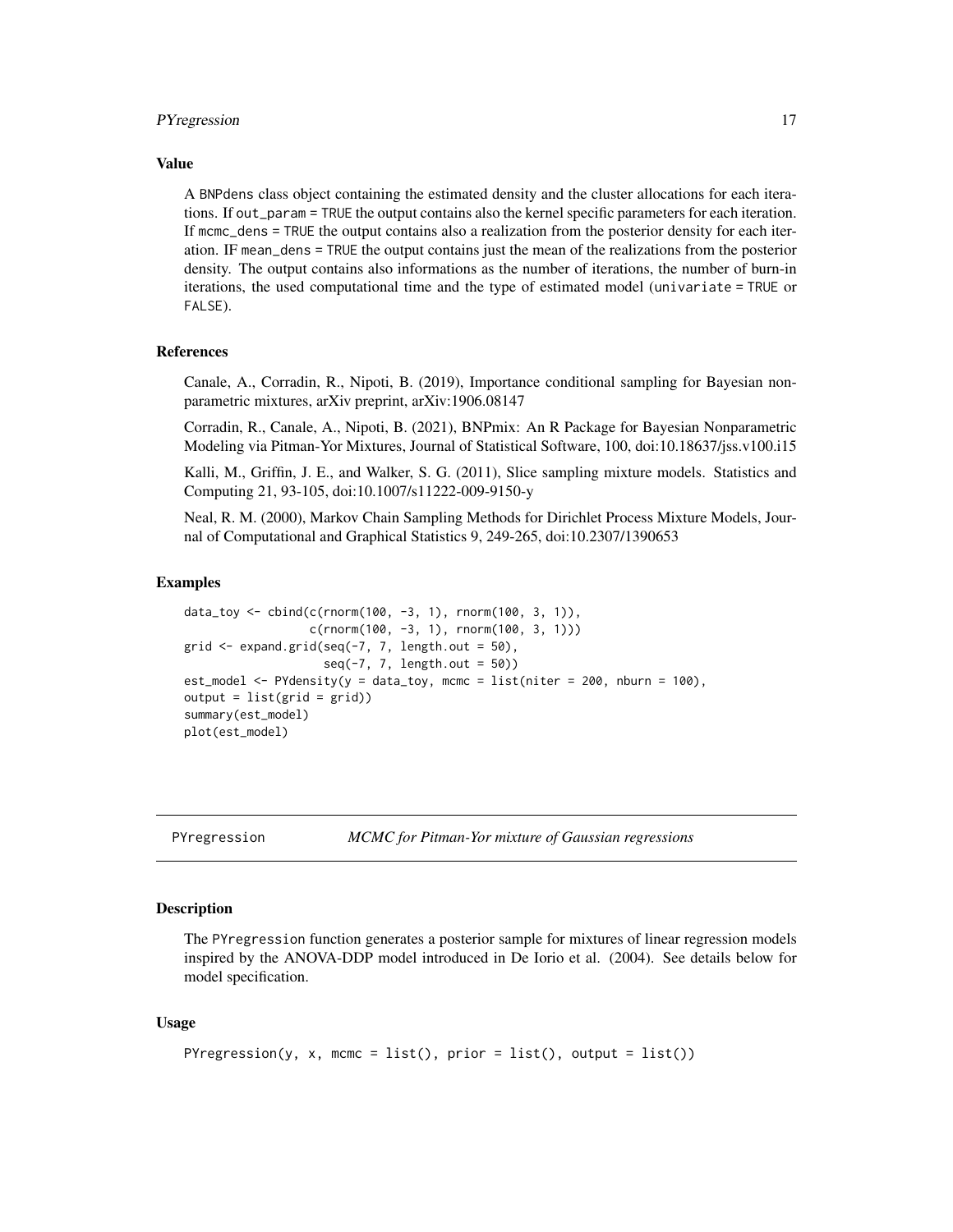| у      | a vector of observations, univariate dependent variable;                                                                                                                                                                                                                                                                                                                                                                                                                                                                                                                                                                                                                                                                                                                                                                                                                                                                                                                                                                                                                                                                                                                                                                                                                                                                           |  |
|--------|------------------------------------------------------------------------------------------------------------------------------------------------------------------------------------------------------------------------------------------------------------------------------------------------------------------------------------------------------------------------------------------------------------------------------------------------------------------------------------------------------------------------------------------------------------------------------------------------------------------------------------------------------------------------------------------------------------------------------------------------------------------------------------------------------------------------------------------------------------------------------------------------------------------------------------------------------------------------------------------------------------------------------------------------------------------------------------------------------------------------------------------------------------------------------------------------------------------------------------------------------------------------------------------------------------------------------------|--|
| х      | a matrix of observations, multivariate independent variable;                                                                                                                                                                                                                                                                                                                                                                                                                                                                                                                                                                                                                                                                                                                                                                                                                                                                                                                                                                                                                                                                                                                                                                                                                                                                       |  |
| mcmc   | a list of MCMC arguments:                                                                                                                                                                                                                                                                                                                                                                                                                                                                                                                                                                                                                                                                                                                                                                                                                                                                                                                                                                                                                                                                                                                                                                                                                                                                                                          |  |
|        | • niter (mandatory), number of iterations.                                                                                                                                                                                                                                                                                                                                                                                                                                                                                                                                                                                                                                                                                                                                                                                                                                                                                                                                                                                                                                                                                                                                                                                                                                                                                         |  |
|        | • nburn (mandatory), number of iterations to discard as burn-in.                                                                                                                                                                                                                                                                                                                                                                                                                                                                                                                                                                                                                                                                                                                                                                                                                                                                                                                                                                                                                                                                                                                                                                                                                                                                   |  |
|        | • method, the MCMC sampling method to be used. Options are 'ICS', 'MAR'<br>and 'SLI' (default is 'ICS'). See details.                                                                                                                                                                                                                                                                                                                                                                                                                                                                                                                                                                                                                                                                                                                                                                                                                                                                                                                                                                                                                                                                                                                                                                                                              |  |
|        | • model the type of model to be fitted (default is 'LS'). See details.                                                                                                                                                                                                                                                                                                                                                                                                                                                                                                                                                                                                                                                                                                                                                                                                                                                                                                                                                                                                                                                                                                                                                                                                                                                             |  |
|        | • nupd, argument controlling the number of iterations to be displayed on<br>screen: the function reports on standard output every time nupd new it-<br>erations have been carried out (default is niter/10).                                                                                                                                                                                                                                                                                                                                                                                                                                                                                                                                                                                                                                                                                                                                                                                                                                                                                                                                                                                                                                                                                                                       |  |
|        | • print_message, control option. If equal to TRUE, the status is printed to<br>standard output every nupd iterations (default is TRUE).                                                                                                                                                                                                                                                                                                                                                                                                                                                                                                                                                                                                                                                                                                                                                                                                                                                                                                                                                                                                                                                                                                                                                                                            |  |
|        | • m_imp, number of generated values for the importance sampling step of<br>method = 'ICS' (default is 10). See details.                                                                                                                                                                                                                                                                                                                                                                                                                                                                                                                                                                                                                                                                                                                                                                                                                                                                                                                                                                                                                                                                                                                                                                                                            |  |
|        | • slice_type, when method = 'SLI' it specifies the type of slice sampler.<br>Options are 'DEP' for dependent slice-efficient, and 'INDEP' for indepen-<br>dent slice-efficient (default is 'DEP'). See details.                                                                                                                                                                                                                                                                                                                                                                                                                                                                                                                                                                                                                                                                                                                                                                                                                                                                                                                                                                                                                                                                                                                    |  |
|        | • m_marginal, number of generated values for the augmentation step needed,<br>if method = 'MAR', to implement Algorithm 8 of Neal, 2000. (Default is<br>100). See details.                                                                                                                                                                                                                                                                                                                                                                                                                                                                                                                                                                                                                                                                                                                                                                                                                                                                                                                                                                                                                                                                                                                                                         |  |
|        | • hyper, if equal to TRUE, hyperprior distributions on the base measure's pa-<br>rameters are added, as specified in prior and explained in details (default<br>is TRUE).                                                                                                                                                                                                                                                                                                                                                                                                                                                                                                                                                                                                                                                                                                                                                                                                                                                                                                                                                                                                                                                                                                                                                          |  |
| prior  | a list giving the prior information. The list includes strength and discount,<br>the strength and discount parameters of the Pitman-Yor process (default are<br>strength = 1 and discount = $\theta$ , the latter leading to the Dirichlet process). The<br>remaining parameters specify the base measure: m0 and S0 are the mean and co-<br>variance of normal base measure on the regression coefficients (default are a<br>vector of zeroes, except for the first element equal to mean(y), and a diagonal<br>matrix with each element equal to 100); a0 and b0 are the shape and scale pa-<br>rameters of the inverse gamma base measure on the scale component (default<br>are 2 and var(y)). If hyper = TRUE, optional hyperpriors on the base measure's<br>parameters are added: specifically, m1 and k1 are the mean parameter and scale<br>factor defining the normal hyperprior on m0 (default are a vector of zeroes, ex-<br>cept for the first element equal to the sample mean of the dependent observed<br>variable, and 1); tau1 and zeta1 are the shape and rate parameters of the gamma<br>hyperprior on b0 (default is 1 for both); n1 and S1 are the parameters (degrees of<br>freedom and scale) of the Wishart prior for S0 (default 4 and a diagonal matrix<br>with each element equal to 100); See details. |  |
| output | list of posterior summaries:                                                                                                                                                                                                                                                                                                                                                                                                                                                                                                                                                                                                                                                                                                                                                                                                                                                                                                                                                                                                                                                                                                                                                                                                                                                                                                       |  |
|        | • grid_y, a vector of points where to evaluate the estimated posterior mean<br>density of y, conditionally on each value of x in grid_x;                                                                                                                                                                                                                                                                                                                                                                                                                                                                                                                                                                                                                                                                                                                                                                                                                                                                                                                                                                                                                                                                                                                                                                                           |  |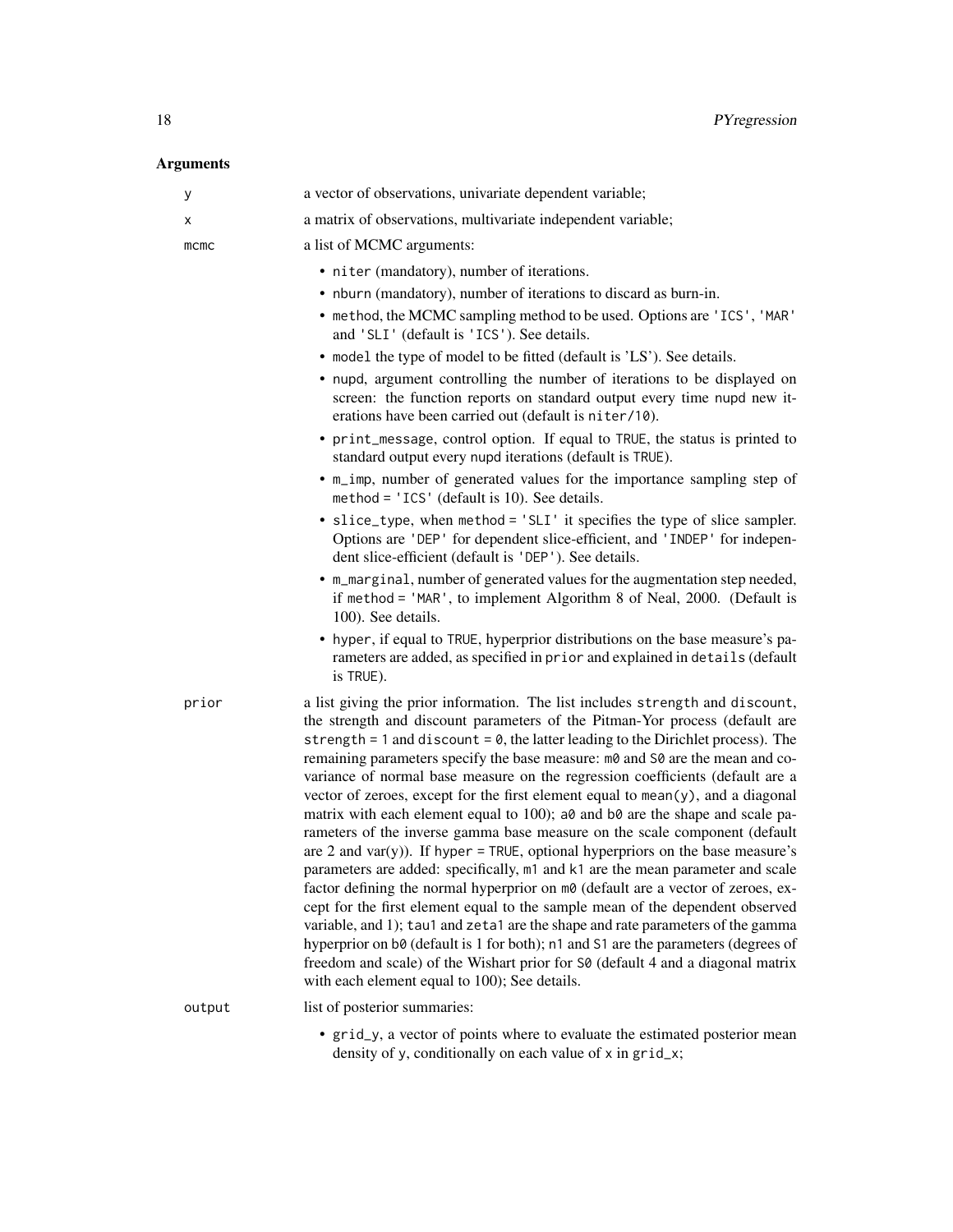- grid\_x, a matrix of points where to evaluate the realization of the posterior conditional densities of y given x;
- out\_type, if out\_type = "FULL", the function returns the estimated partitions and the realizations of the posterior density for each iteration; If out\_type = "MEAN", return the estimated partitions and the mean of the densities sampled at each iteration; If out\_type = "CLUST", return the estimated partitions. Default out\_type = "FULL";
- out\_param, if equal to TRUE, the function returns the draws of the kernel's parameters for each MCMC iteration, default is FALSE. See value for details.

#### Details

This function fits a Pitman-Yor process mixture of Gaussian linear regression models, i.e

$$
\tilde{f}(y) = \int \phi(y; x^T \beta, \sigma^2) \tilde{p}(d\beta, d\sigma^2)
$$

where  $x$  is a bivariate vector containing the dependent variable in  $x$  and a value of 1 for the intercept term. The mixing measure  $\tilde{p}$  has a Pitman-Yor process prior with strength  $\vartheta$ , discount parameter  $\alpha$ . The location model assume a base measures  $P_0$  specified as

$$
P_0(d\beta) = N(d\beta; m_0, S_0).
$$

while the location-scale model assume a base measures  $P_0$  specified as

$$
P_0(d\beta, d\sigma^2) = N(d\beta; m_0, S_0) \times IGa(d\sigma^2; a_0, b_0).
$$

Optional hyperpriors complete the model specification:

$$
m_0 \sim N(m_1, S_0/k_1), \quad S_0 \sim IW(\nu_1, S_1), \quad b_0 \sim G(\tau_1, \zeta_1).
$$

#### Posterior simulation methods

This generic function implements three types of MCMC algorithms for posterior simulation. The default method is the importance conditional sampler 'ICS' (Canale et al. 2019). Other options are the marginal sampler 'MAR' (algorithm 8 of Neal, 2000) and the slice sampler 'SLI' (Kalli et al. 2011). The importance conditional sampler performs an importance sampling step when updating the values of individual parameters  $\theta$ , which requires to sample m\_imp values from a suitable proposal. Large values of m\_imp are known to improve the mixing of the posterior distribution at the cost of increased running time (Canale et al. 2019). When updateing the individual parameter  $\theta$ , Algorithm 8 of Neal, 2000, requires to sample m\_marginal values from the base measure. m\_marginal can be chosen arbitrarily. Two options are available for the slice sampler, namely the dependent slice-efficient sampler (slice\_type = 'DEP'), which is set as default, and the independent slice-efficient sampler (slice\_type = 'INDEP') (Kalli et al. 2011). See Corradin et al. (to appear) for more details.

#### Value

A BNPdens class object containing the estimated density and the cluster allocations for each iterations. The output contains also the data and the grids. If out\_param = TRUE the output contains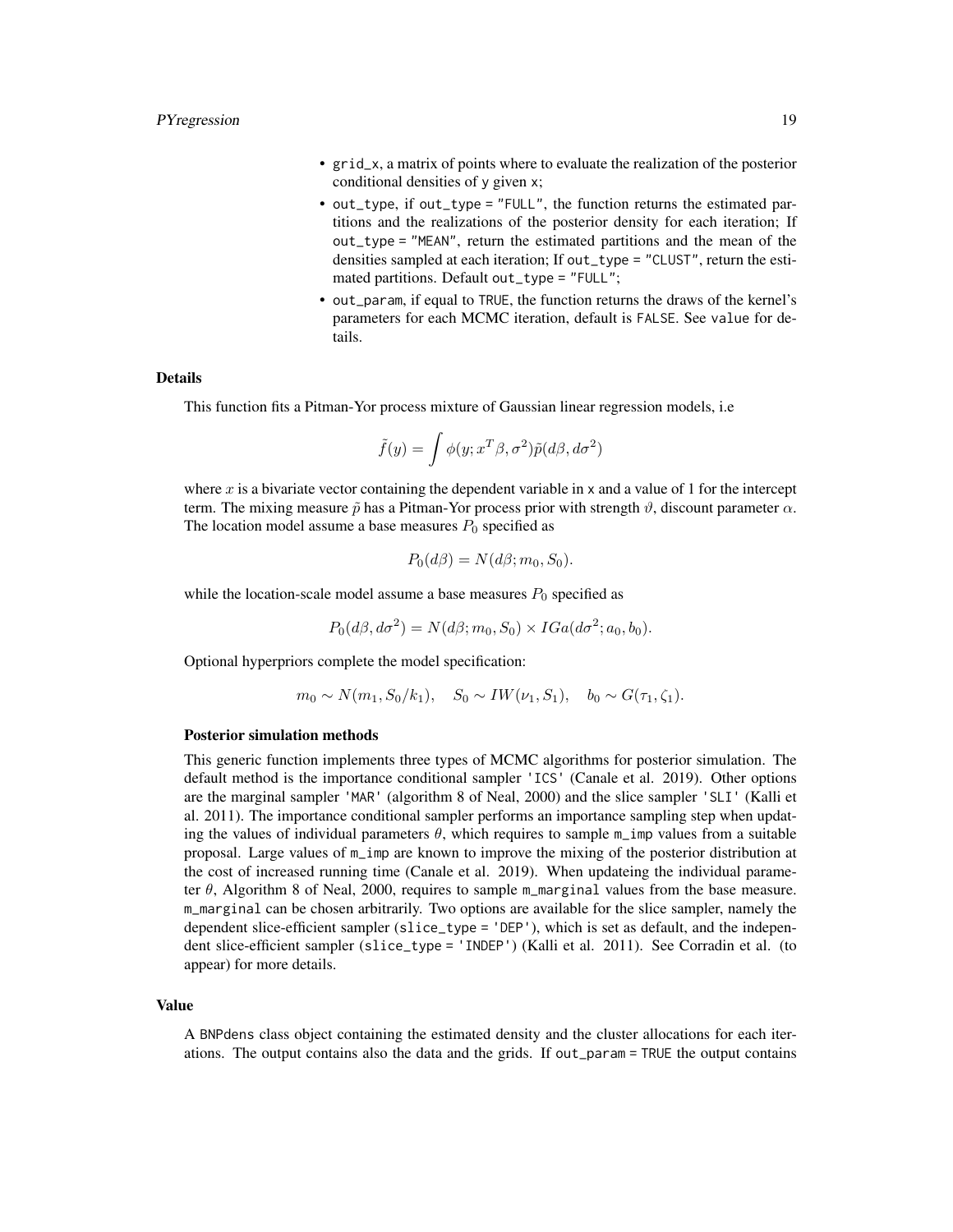<span id="page-19-0"></span>also the kernel specific parameters for each iteration. If mcmc\_dens = TRUE, the function returns also a realization from the posterior density for each iteration. If mean\_dens = TRUE, the output contains just the mean of the densities sampled at each iteration. The output retuns also the number of iterations, the number of burn-in iterations, the computational time and the type of model.

#### References

Canale, A., Corradin, R., Nipoti, B. (2019), Importance conditional sampling for Bayesian nonparametric mixtures, arXiv preprint, arXiv:1906.08147

Corradin, R., Canale, A., Nipoti, B. (2021), BNPmix: An R Package for Bayesian Nonparametric Modeling via Pitman-Yor Mixtures, Journal of Statistical Software, doi:10.18637/jss.v100.i15

De Iorio, M., Mueller, P., Rosner, G.L., and MacEachern, S. (2004), An ANOVA Model for Dependent Random Measures, Journal of the American Statistical Association 99, 205-215, doi:10.1198/016214504000000205

Kalli, M., Griffin, J. E., and Walker, S. G. (2011), Slice sampling mixture models. Statistics and Computing 21, 93-105, doi:10.1007/s11222-009-9150-y

Neal, R. M. (2000), Markov Chain Sampling Methods for Dirichlet Process Mixture Models, Journal of Computational and Graphical Statistics 9, 249-265, doi:10.2307/1390653

#### Examples

```
x_toy <- c(rnorm(100, 3, 1), rnorm(100, 3, 1))
y_ttoy <- c(x_toy[1:100] * 2 + 1, x_toy[101:200] * 6 + 1) + rnorm(200, 0, 1)
grid_x \leftarrow c(0, 1, 2, 3, 4, 5)grid_y \leftarrow seq(0, 35, length.out = 50)est_model <- PYregression(y = y_ttoy, x = x_ttoy,
mcmc = list(niter = 200, \text{nburn} = 100),
output = list(grid_x = grid_x, grid_y = grid_y)summary(est_model)
plot(est_model)
```
summary.BNPdens *BNPdens summary method*

#### **Description**

The summary.BNPdens method provides summary information on BNPdens objects.

#### Usage

## S3 method for class 'BNPdens' summary(object, ...)

| object | an object of class BNPdens; |
|--------|-----------------------------|
| .      | additional arguments        |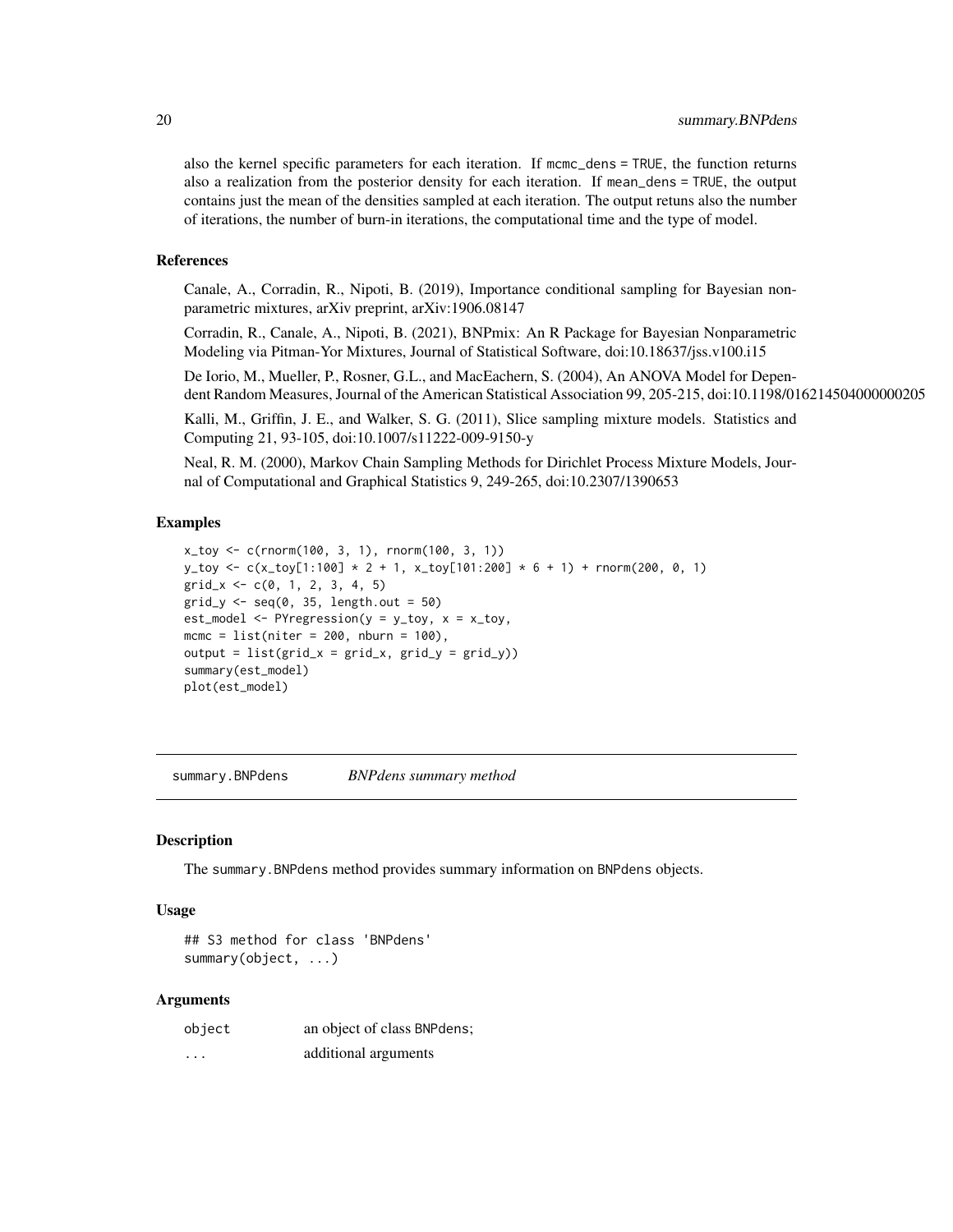#### summary.BNPdens 21

```
data_toy <- c(rnorm(100, -3, 1), rnorm(100, 3, 1))
grid \leq seq(-7, 7, length.out = 50)
est_model <- PYdensity(y = data_toy, mcmc = list(niter = 100,
                     nburn = 10, napprox = 10), output = list(grid = grid))class(est_model)
summary(est_model)
```